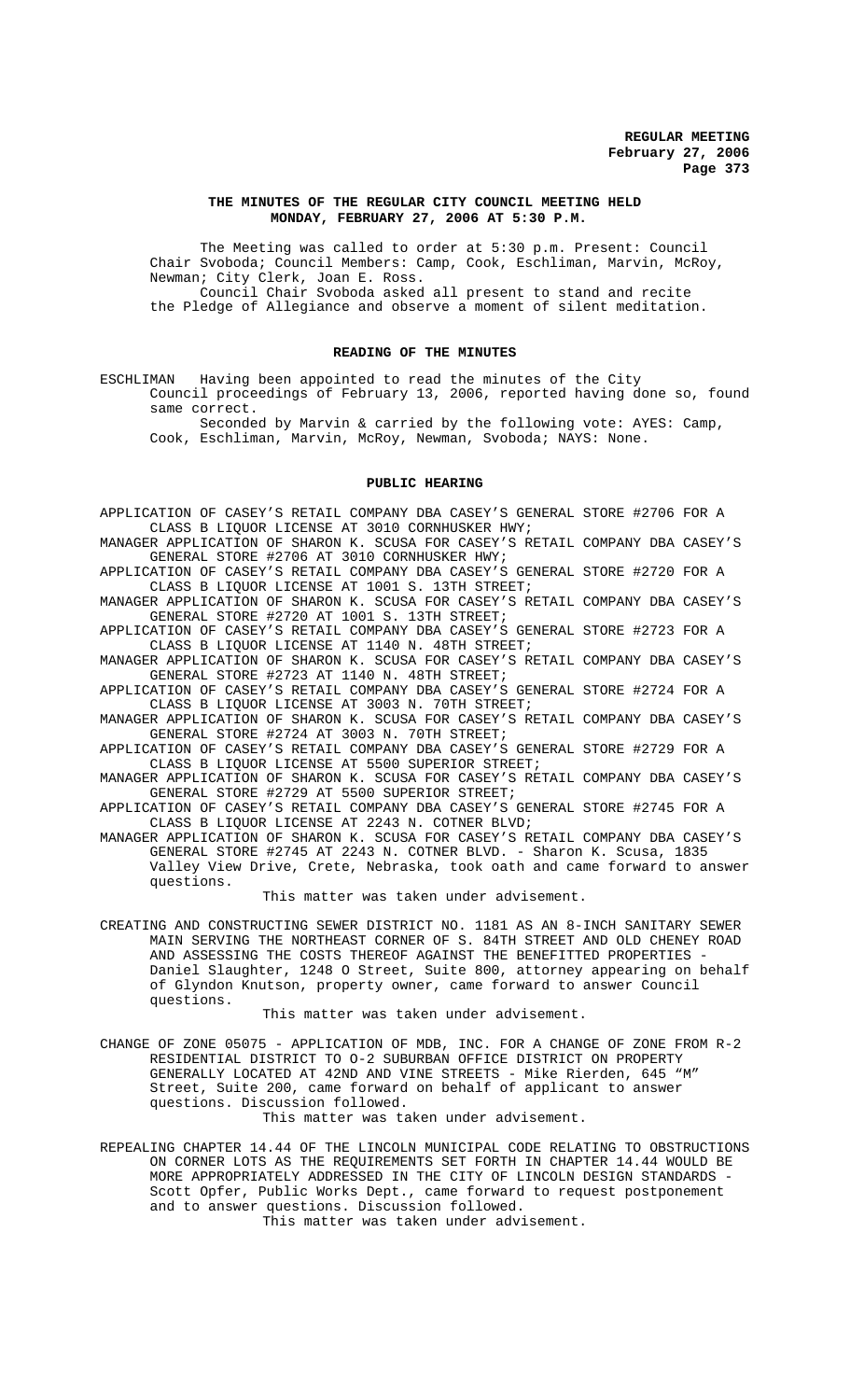CHANGE OF ZONE 05078 - AMENDING TITLE 27 OF THE LINCOLN MUNICIPAL CODE RELATING TO ZONING BY AMENDING SECTION 27.37.020 TO ADD INDOOR MOVIE THEATERS AS A PERMITTED USE IN THE B-5 PLANNED REGIONAL BUSINESS DISTRICT ON OR AFTER JANUARY 1, 2013; BY AMENDING SECTION 27.37.030 TO ADD INDOOR MOVIE THEATERS AS A SPECIAL PERMITTED USE IN THE B-5 PLANNED REGIONAL BUSINESS DISTRICT THROUGH DECEMBER 31, 2012; BY AMENDING SECTION 27.63.630 TO CLARIFY THAT ON OR AFTER JANUARY 1, 2013, PRE-EXISTING INDOOR MOVIE THEATERS APPROVED BY SPECIAL PERMIT IN THE B-5 DISTRICT SHALL AUTOMATICALLY BE CONVERTED TO INDOOR MOVIE THEATERS AS A PERMITTED USE IN THE B-5 DISTRICT, AND THAT THEREAFTER THERE SHALL BE NO RESTRICTION ON THE MAXIMUM NUMBER OF THEATER COMPLEXES IN EACH B-5 DISTRICT AND NO RESTRICTION ON THE MAXIMUM NUMBER OF MOVIE SCREENS IN EACH THEATER COMPLEX - Vincent Murphy, 4636 Knox St., came forward in support.

Marvin Krout, Director of Planning, to explain the change of zone, answer questions and to recommend Council not to approve. Discussion followed.

Richard Esquivel, 733 W. Cuming St., came forward in support. David Livingston, President and CEO of Douglas Theatre Company, requested that Council make a decision so that their business plans could move forward. Mr. Livingston answered questions of Council. Discussion followed.

Peter Katt, 1045 Lincoln Mall, Suite 200, came forward representing the Eiger Corporation in support. Discussion followed. Dana Roper, City Attorney, came forward to clarify wording. Discussion followed.

This matter was taken under advisement.

APPROVING A CONSERVATION EASEMENT AGREEMENT BETWEEN OMAHA, LINCOLN AND BEATRICE RAILWAY AND THE CITY OF LINCOLN OVER APPROXIMATELY .24 ACRES OF PROPERTY AT THE NORTHWEST CORNER OF NORTHEAST COMMUNITY PARK NEAR N. 29TH AND LEIGHTON STREETS, TO PROTECT THE STREAM CHANNEL AND WILDLIFE RESOURCES AND TO RESTRICT THE DEVELOPMENT OF THE PROPERTY - Dana Roper, City Attorney, came forward to answer Council questions. Discussion followed.

Lynn Johnson, Director of Parks & Recreation, came forward to explain use of land. Discussion followed.

This matter was taken under advisement.

HEARING ON THE NOTICE OF APPEAL OF WENDE BAKER FOR HEALTH PARTNERS APPEALING FROM THE DETERMINATION OF IMPACT FEES IMPOSED FOR A CHANGE OF OCCUPANCY FROM A SINGLE-FAMILY DWELLING TO A GENERAL OFFICE LOCATED AT 1036 E STREET AND REQUESTING A WAIVER OR REDUCTION OF SAID FEES - Wende Baker, 4142 Ridgeview Dr., Director of Health Partners Initiative, came forward to answer questions. Discussion followed.

Charlotte Liggett, 15101 Bennet Rd., Past Chairman of Health Partners Initiative, came forward in favor of appeal.

Mike Gray, 7305 Pioneers Blvd, Chairman of Health Partners Initiative, came forward in favor of appeal.

Michaela Hansen, Public Works Dept., came forward to answer questions. Discussion followed.

Marvin Krout, Director of Planning, came forward to answer questions. Discussion followed.

Pat Anderson-Sifuentez, 1500 S. 11<sup>th</sup>, Project Coordinator for Health Partners Initiative, came forward in favor of appeal. Discussion followed.

Karl Fredrickson, Director of Public Works & Utilities, came forward to answer questions. Discussion followed. This matter was taken under advisement.

# TOOK BREAK 7:30 P.M. **RECONVENED 7:43 P.M.** RECONVENED 7:43 P.M.

APPROVING A RESOLUTION DIRECTING THE SUBMISSION OF A PROPOSED GENERAL OBLIGATION BOND ISSUE NOT TO EXCEED \$2,700,000, TO ACQUIRE APPROXIMATELY 130 ACRES OF PROPERTY ALONG THE SOUTH BELTWAY, AT THE GENERAL ELECTION TO BE HELD MAY 9, 2006 - Terry Genrich, Parks & Rec. Dept., came forward to explain the bond and answer questions. Discussion followed. Lynn Johnson, Director of Parks & Recreation, came forward to answer questions. Discussion followed.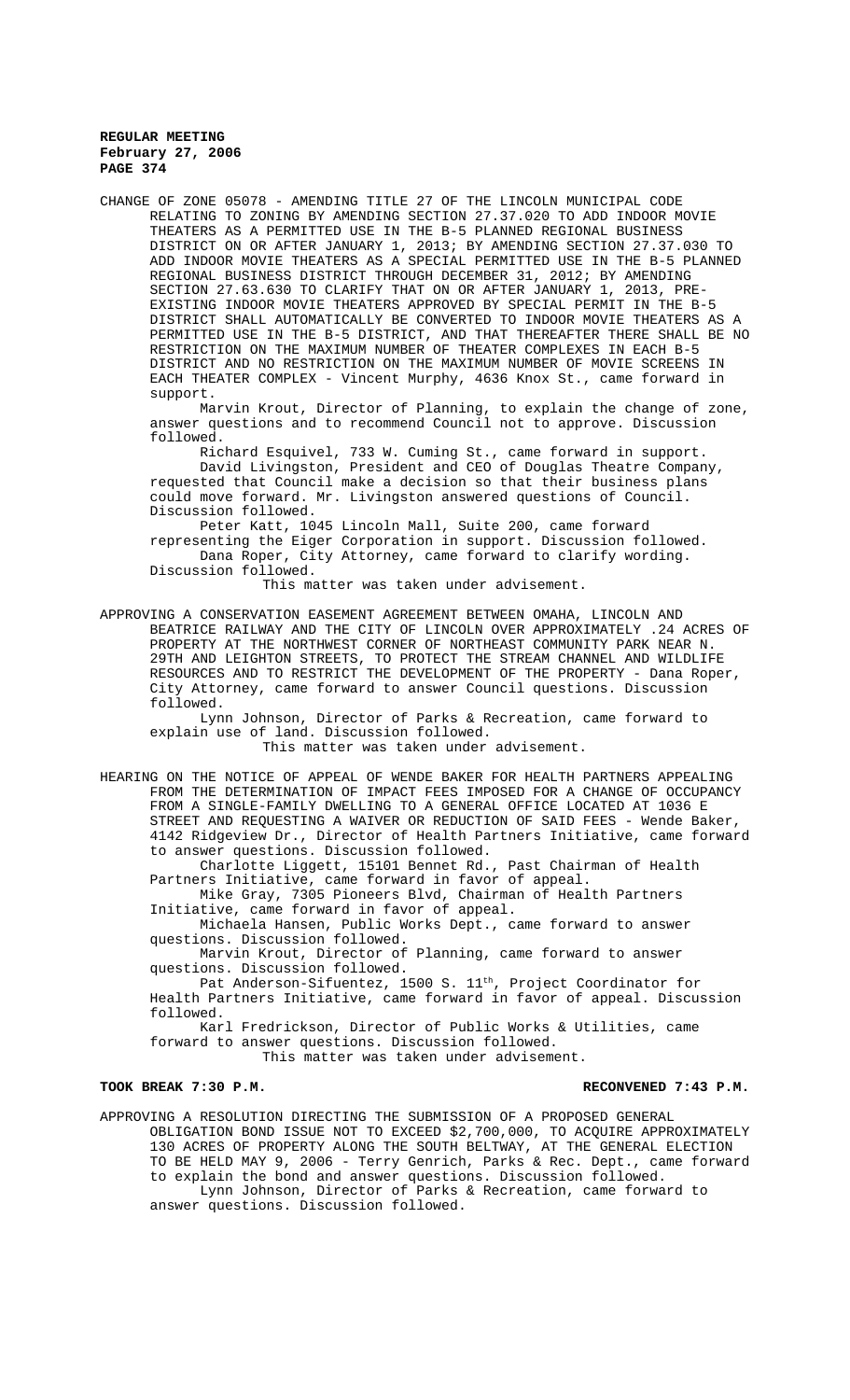Bob Ripley, 3022 William St., came forward in support and to answer questions. Discussion followed. Jerry Hoffman, 3000 S. 72<sup>nd</sup>, Ste. 3, came forward in support. Jason Albers, 1710 SW 36th St., representing Great Plains Trails Network, came forward in support. This matter was taken under advisement.

CHANGE OF ZONE 04066 - AMENDING TITLE 27 OF THE LINCOLN MUNICIPAL CODE RELATING TO ZONING BY AMENDING SECTIONS 27.26.080, 27.31.090, 27.37.060, 27.39.070, 27.41.080, 27.43.080, 27.45.070, 27.47.070, 27.49.080, AND 27.51.090 TO REDUCE THE REQUIRED FRONT YARD IN THE B-2, B-5, H-1, H-2, H-3, H-4, I-2, AND I-3 ZONING DISTRICTS TO 20 FEET, AND TO PROVIDE IN THE O-2, B-2, B-5, H-4, I-1, I-2, AND I-3 DISTRICTS THAT ANY DRIVEWAYS WHICH INTERSECT THE FRONT YARD SHALL BE PERPENDICULAR TO THE STREET; BY AMENDING SECTION 27.67.030 TO ELIMINATE PARKING IN THE FRONT YARD IN THE I-2 ZONING DISTRICT; AND BY AMENDING SECTIONS 27.29.080, 27.33.080, 27.39.070, 27.41.080, AND 27.43.080 TO REQUIRE A SIX-FOOT LANDSCAPE STRIP ON EACH SIDE OF A LOT ABUTTING A PUBLIC STREET OR PRIVATE ROADWAY IN THE B-1, B-3, H-1, H-2, AND H-3 ZONING DISTRICTS; BY AMENDING SECTION 27.71.030 TO ELIMINATE DRIVEWAYS IN THE FRONT AND SIDE YARDS WHEN USED TO PROVIDE ACCESS TO GASOLINE PUMP ISLANDS, TO ELIMINATE DRIVEWAYS IN FRONT AND SIDE YARDS IN THE B-1, H-1, H-2, OR H-3 ZONING DISTRICTS, AND TO ELIMINATE VEHICLE STACKING FOR DRIVE-IN FACILITIES WITHIN THE REQUIRED SIDE YARD; BY REPEALING SECTION 27.71.035 TO ELIMINATE GASOLINE PUMPS IN THE FRONT YARD; BY ADDING NEW SECTIONS NUMBERED 27.26.065, 27.27.055, 27.28.065, 27.29.065, 27.31.075, 27.33.065, 27.37.045, 27.39.055, 27.41.065, 27.43.065, 27.45.055, 27.47.055, 27.49.065, AND 27.51.075 TO ADD PEDESTRIAN CIRCULATION REGULATIONS IN THE O-2, O-3, R-T, B-1, B-2, B-3, B-5, H-1, H-2, H-3, H-4, I-1, I-2, AND I-3 ZONING DISTRICTS, RESPECTIVELY; BY AMENDING SECTIONS 27.63.080 AND 27.63.200 TO REQUIRE HEALTH CARE FACILITIES AND CLUBS TO CONSTRUCT ON-SITE PEDESTRIAN CIRCULATION SIDEWALK SYSTEMS; AMENDING SECTION 27.81.010 TO CLARIFY THAT NO BUILDING SHALL BE ERECTED, ENLARGED OR RECONSTRUCTED NOR SHALL ANY STRUCTURE OR LAND BE USED EXCEPT IN CONFORMANCE WITH THE DESIGN STANDARDS FOR ZONING REGULATIONS AND TO GOVERN PEDESTRIAN CIRCULATION; MISC. 04015 - AMENDING THE CITY OF LINCOLN DESIGN STANDARDS CHAPTER 1.00 – REQUEST FOR WAIVER PROCEDURE, TO REVISE SECTION 1 TO ONLY REQUIRE THAT IMPROVEMENTS SUBSTANTIALLY CONFORM TO DESIGN STANDARDS, TO REVISE SECTION 2 TO ALLOW THE PLANNING DIRECTOR TO APPROVE REQUESTS FOR WAIVERS FROM THE DESIGN STANDARDS, BY ADDING A NEW SECTION 2.1.1 TO PROVIDE FOR AN APPEAL TO THE PLANNING COMMISSION FROM ACTION OF THE PLANNING DIRECTOR APPROVING OR DENYING A REQUEST FOR WAIVER FROM DESIGN STANDARDS, TO REVISE SECTION 2.1.2 TO PROVIDE FOR AN APPEAL TO THE CITY COUNCIL FROM ACTION OF THE PLANNING COMMISSION APPROVING OR DENYING A REQUEST FOR WAIVER OF THE DESIGN STANDARDS, BY REPEALING SECTION 2.2 IN ITS ENTIRETY; AMENDING CHAPTER 3.45 - DESIGN STANDARDS FOR PARKING LOTS, TO REVISE SECTION 3.6 TO PROVIDE THAT PARKING LOTS SHALL BE SCREENED IN ACCORDANCE WITH SECTION 7.1 OF CHAPTER 3.50 OF THE CITY OF LINCOLN DESIGN STANDARDS; AMENDING CHAPTER 3.50 - DESIGN STANDARDS FOR SCREENING AND LANDSCAPING TO REVISE SECTION 3 TO REQUIRE THE LANDSCAPE PLAN TO INCLUDE THE MATURE HEIGHT AND SPREAD OF PLANT MATERIAL AND ITS SIZE AT PLANTING, TO DELETE THE PROVISION REGARDING THE OPACITY OF THE SCREEN, AND TO DELETE THE PROVISION THAT NO SCREENING IS REQUIRED IF THE DISTANCE BETWEEN THE LOT LINE AND THE BUILDING IS LESS THAN FIVE FEET; TO REVISE SECTION 4 TO MODIFY THE SCREENING OF SALVAGE YARDS AND SCRAP PROCESSING OPERATIONS AND TO REQUIRE THE INSTALLATION OF PLANT MATERIALS TO BE BY A CERTIFIED LANDSCAPE CONTRACTOR; TO REVISE SECTION 7.1 TO AMEND THE TITLE TO INCLUDE DRIVING AISLES, TO DELETE THE PROVISION ALLOWING REDUCTION OF SCREENING REQUIREMENTS FOR PARKING LOTS WHICH ARE SET BACK FROM THE LOT LINE TO EXCLUDE DRIVEWAY THROATS AND DRIVEWAY CURB CUTS FROM THE REQUIRED SCREEN, TO ELIMINATE THE PROVISION ALLOWING THE DESIGN SPREAD OF DECIDUOUS TREES TO BE USED FOR A PORTION OF THE REQUIRED SCREEN, TO REQUIRE THE PARKING LOT ADJACENT TO A PUBLIC STREET

REQUIRING THE PLANTING OF A DECIDUOUS TREE WHEN THERE IS LESS THAN FIVE FEET BETWEEN THE PARKING LOT AND THE STREET; TO ADD LANDSCAPE REQUIREMENTS FOR PARKING LOTS WHICH EXCEED 6,000 SQUARE FEET OF PAVED AREA; TO REVISE SECTION 7.3 TO AMEND THE TITLE TO MAKE IT NOT APPLICABLE TO COMMUNITY UNIT PLANS AND TO MAKE IT APPLICABLE TO USE PERMITS; TO REVISE SECTION 7.4 TO MAKE IT APPLICABLE ONLY TO MAJOR STREETS RATHER THAN ALL PUBLIC STREETS, TO INCREASE THE SCREEN FROM 50% TO 60% AND TO REQUIRE THE SCREEN TO GO TO 10 FEET ABOVE THE SURFACE ELEVATION RATHER THAN 6 FEET, AND TO PROVIDE THAT FENCES USED FOR A SCREEN, THEY MUST BE USED IN CONJUNCTION WITH PLANTS; TO REVISE SECTION 7.5 TO ALSO MAKE ITS

TO BE SCREENED AT LEAST 90% RATHER THAN 60%, AND TO ELIMINATE PROVISIONS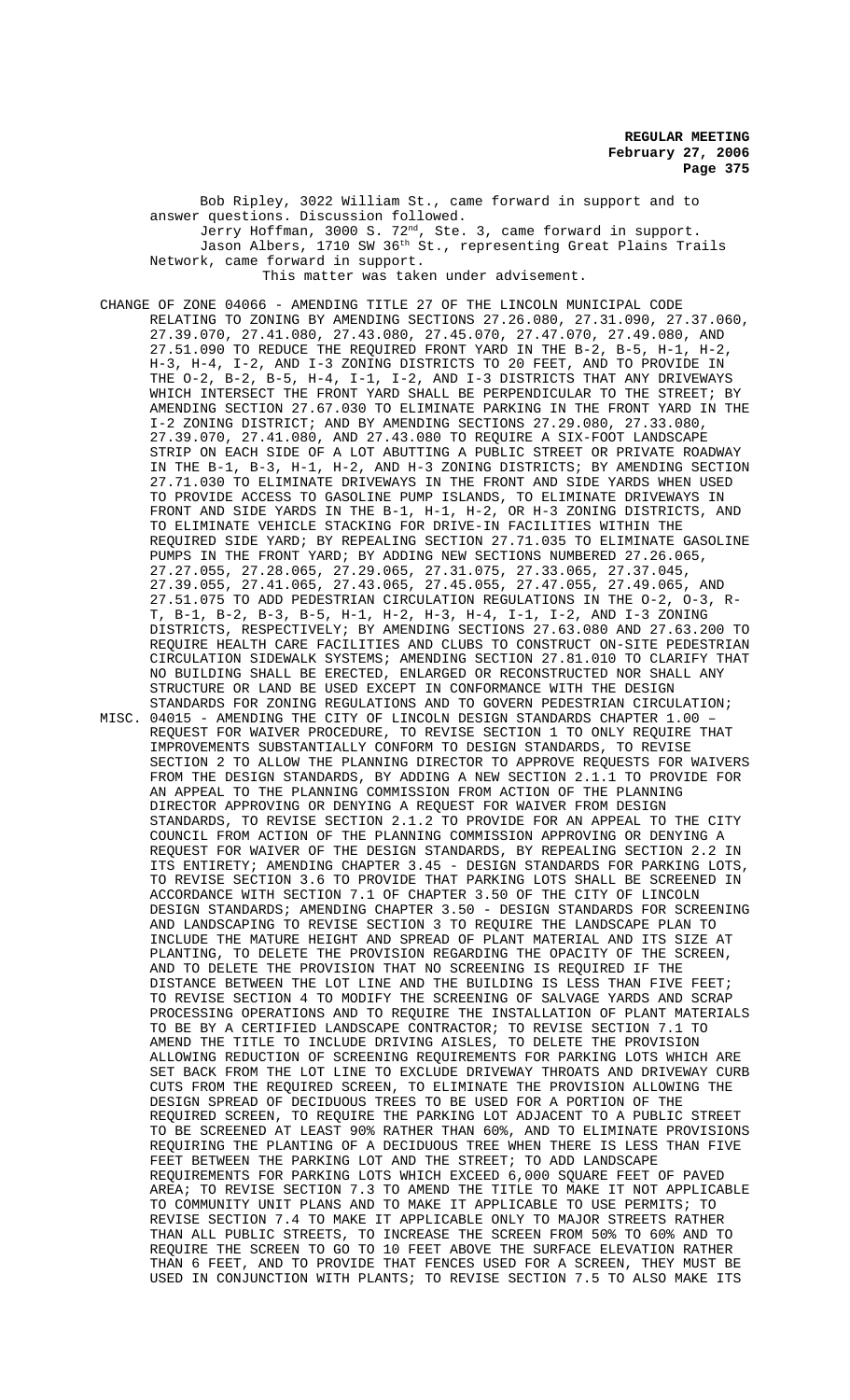PROVISIONS APPLY TO THE H-1 AND I-3 ZONING DISTRICTS; TO REVISE SECTION 7.6 TO REDUCE THE NUMBER OF REQUIRED TREES; TO ADD A NEW SECTION 7.11 TO REQUIRE SCREENING FOR REFUSE AREAS, RECYCLING BINS, OPEN STORAGE, LOADING AREAS, AND GROUND-LEVEL MECHANICAL EQUIPMENT AND TO PROVIDE A SCREENING STANDARD; TO REVISE SECTION 8 TO REQUIRE A GUARANTEE FOR THE INSTALLATION OF LANDSCAPING IF NOT INSTALLED BY THE TIME OF THE FINAL BUILDING INSPECTION; AND TO DELETE THE PROVISION ALLOWING THE PLANNING DIRECTOR TO MAKE ADMINISTRATIVE ADJUSTMENTS; AMENDING TITLE 4, MISCELLANEOUS DESIGN STANDARDS, TO ADD A NEW CHAPTER 4.20 ENTITLED "DESIGN STANDARDS FOR LANDSCAPING, STREETSCAPES, MEDIANS, BOULEVARDS, ROUNDABOUT, AND MAJOR STREETS" TO PROVIDE STANDARDS RELATING TO SUCH LANDSCAPING INCLUDING GENERAL PROVISIONS, LANDSCAPING PLAN REQUIREMENTS, SITE PREPARATION, PLANT SELECTION AND PLACEMENT, PLANTING, APPROVED TREE LIST FOR NON-PAVED PLANTING STRIPS, MEDIANS, CUL-DE-SAC CIRCLES, ROUNDABOUTS, BOULEVARDS, AND MAJOR STREETS, TREE CHARACTERISTICS, AND SHRUB CHARACTERISTICS;

MISC. 05007 - AMENDING TITLE 26 OF THE LINCOLN MUNICIPAL CODE RELATING TO THE LAND SUBDIVISION ORDINANCE BY AMENDING SECTION 26.23.040 TO MODIFY THE MINIMUM RIGHT-OF-WAY WIDTH FOR MAJOR STREETS AND TO PROVIDE TYPICAL CROSS-SECTION FIGURES FOR STREETS HAVING A WIDTH 120 FEET AND 130 FEET AND BY AMENDING SECTION 26.27.090 TO PROVIDE THAT TREES SHALL BE PLANTED IN THE PUBLIC RIGHT-OF-WAY ALONG MAJOR STREETS WHICH HAVE A MINIMUM OF 120 FEET OF RIGHT-OF-WAY - Marvin Krout, Director of Planning, came forward to explain the amendments, answer questions and ask for a two week delay. Discussion followed.

Richard Sutton, 1326 N. 38th, Registered Landscape Architect, came forward in support.

Mike Morosin, 2055 "S" Street, came forward to comment.

Lynn Johnson, Director of Parks & Recreation, came forward to answer questions. Discussion followed.

This matter was taken under advisement.

#### **\*\* END OF PUBLIC HEARING \*\***

# **COUNCIL ACTION**

#### **LIQUOR RESOLUTIONS**

APPLICATION OF CASEY'S RETAIL COMPANY DBA CASEY'S GENERAL STORE #2706 FOR A CLASS B LIQUOR LICENSE AT 3010 CORNHUSKER HWY - CLERK read the following resolution, introduced by Jon Camp, who moved its adoption for approval: A-83745 BE IT RESOLVED by the City Council of the City of Lincoln, Nebraska:

That after hearing duly had as required by law, consideration of the facts of this application, the Nebraska Liquor Control Act, and the pertinent City ordinances, the City Council recommends that the application of Casey's Retail Company dba Casey's General Store #2706 for a Class "B" liquor license at 3010 Cornhusker Highway, Lincoln, Nebraska, for the license period ending April 30, 2006, be approved with the condition that the premise complies in every respect with all city and state regulations. The City Clerk is directed to transmit a copy of this resolution to the Nebraska Liquor Control Commission.

Introduced by Jon Camp

Seconded by Newman & carried by the following vote: AYES: Camp, Cook, Eschliman, Marvin, McRoy, Newman, Svoboda; NAYS: None.

MANAGER APPLICATION OF SHARON K. SCUSA FOR CASEY'S RETAIL COMPANY DBA CASEY'S GENERAL STORE #2706 AT 3010 CORNHUSKER HWY. - CLERK read the following resolution, introduced by Jon Camp, who moved its adoption for approval: A-83746 WHEREAS, Casey's Retail Company dba Casey's General Store #2706

located at 3010 Cornhusker Highway, Lincoln, Nebraska has been approved for a Retail Class "B" liquor license, and now requests that Sharon K. Scusa be named manager;

WHEREAS, Sharon K. Scusa appears to be a fit and proper person to manage said business.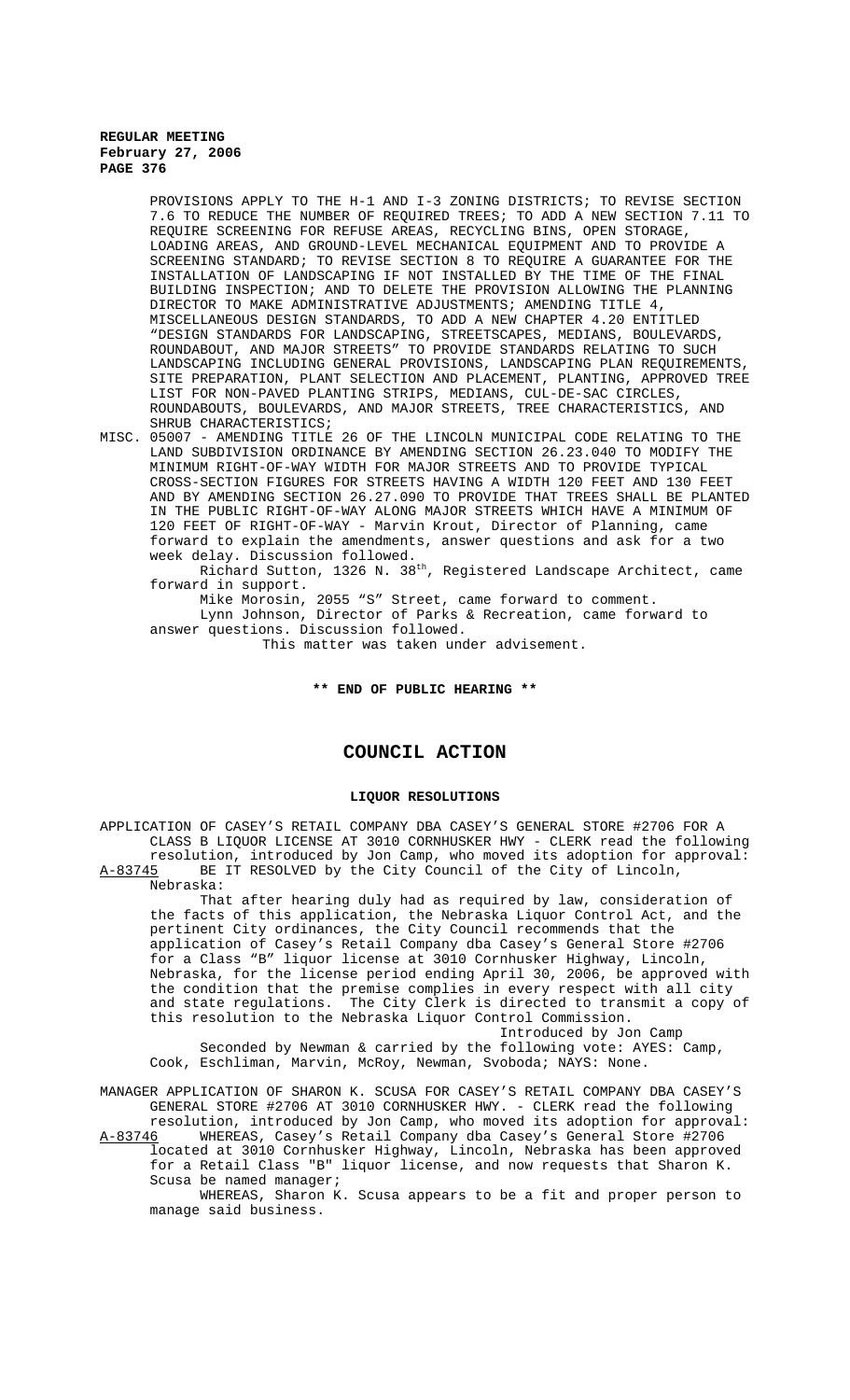NOW, THEREFORE, BE IT RESOLVED by the City Council of the City of Lincoln, Nebraska:

That after hearing duly had as required by law, consideration of the facts of this application, the Nebraska Liquor Control Act, and the pertinent City ordinances, the City Council recommends that Sharon K.<br>Scusa be approved as manager of this business for said licensee. The Scusa be approved as manager of this business for said licensee. City Clerk is directed to transmit a copy of this resolution to the Nebraska Liquor Control Commission.

Introduced by Jon Camp Seconded by Newman & carried by the following vote: AYES: Camp, Cook, Eschliman, Marvin, McRoy, Newman, Svoboda; NAYS: None.

APPLICATION OF CASEY'S RETAIL COMPANY DBA CASEY'S GENERAL STORE #2720 FOR A CLASS B LIQUOR LICENSE AT 1001 S. 13TH STREET - CLERK read the following resolution, introduced by Jon Camp, who moved its adoption for approval:

A-83747 BE IT RESOLVED by the City Council of the City of Lincoln, Nebraska:

That after hearing duly had as required by law, consideration of the facts of this application, the Nebraska Liquor Control Act, and the pertinent City ordinances, the City Council recommends that the application of Casey's Retail Company dba Casey's General Store #2720 for a Class "B" liquor license at 1001 S. 13th Street, Lincoln, Nebraska, for the license period ending April 30, 2006, be approved with the condition that the premise complies in every respect with all city and state regulations. The City Clerk is directed to transmit a copy of this resolution to the Nebraska Liquor Control Commission.

Introduced by Jon Camp Seconded by Newman & carried by the following vote: AYES: Camp, Cook, Eschliman, Marvin, McRoy, Newman, Svoboda; NAYS: None.

MANAGER APPLICATION OF SHARON K. SCUSA FOR CASEY'S RETAIL COMPANY DBA CASEY'S GENERAL STORE #2720 AT 1001 S. 13TH STREET - CLERK read the following

resolution, introduced by Jon Camp, who moved its adoption for approval: A-83748 WHEREAS, Casey's Retail Company dba Casey's General Store #2720 located at 1001 S. 13th Street, Lincoln, Nebraska has been approved for a Retail Class "B" liquor license, and now requests that Sharon K. Scusa be named manager;

WHEREAS, Sharon K. Scusa appears to be a fit and proper person to manage said business.

NOW, THEREFORE, BE IT RESOLVED by the City Council of the City of Lincoln, Nebraska:

That after hearing duly had as required by law, consideration of the facts of this application, the Nebraska Liquor Control Act, and the pertinent City ordinances, the City Council recommends that Sharon K.<br>Scusa be approved as manager of this business for said licensee. The Scusa be approved as manager of this business for said licensee. City Clerk is directed to transmit a copy of this resolution to the Nebraska Liquor Control Commission.

Introduced by Jon Camp Seconded by Newman & carried by the following vote: AYES: Camp, Cook, Eschliman, Marvin, McRoy, Newman, Svoboda; NAYS: None.

APPLICATION OF CASEY'S RETAIL COMPANY DBA CASEY'S GENERAL STORE #2723 FOR A CLASS B LIQUOR LICENSE AT 1140 N. 48TH STREET - CLERK read the following resolution, introduced by Jon Camp, who moved its adoption for approval:<br>A-83749 BE IT RESOLVED by the City Council of the City of Lincoln,

BE IT RESOLVED by the City Council of the City of Lincoln, Nebraska:

That after hearing duly had as required by law, consideration of the facts of this application, the Nebraska Liquor Control Act, and the pertinent City ordinances, the City Council recommends that the application of Casey's Retail Company dba Casey's General Store #2723 for a Class "B" liquor license at 1140 N. 48th Street, Lincoln, Nebraska, for the license period ending April 30, 2006, be approved with the condition that the premise complies in every respect with all city and state regulations. The City Clerk is directed to transmit a copy of this resolution to the Nebraska Liquor Control Commission. Introduced by Jon Camp

Seconded by Newman & carried by the following vote: AYES: Camp, Cook, Eschliman, Marvin, McRoy, Newman, Svoboda; NAYS: None.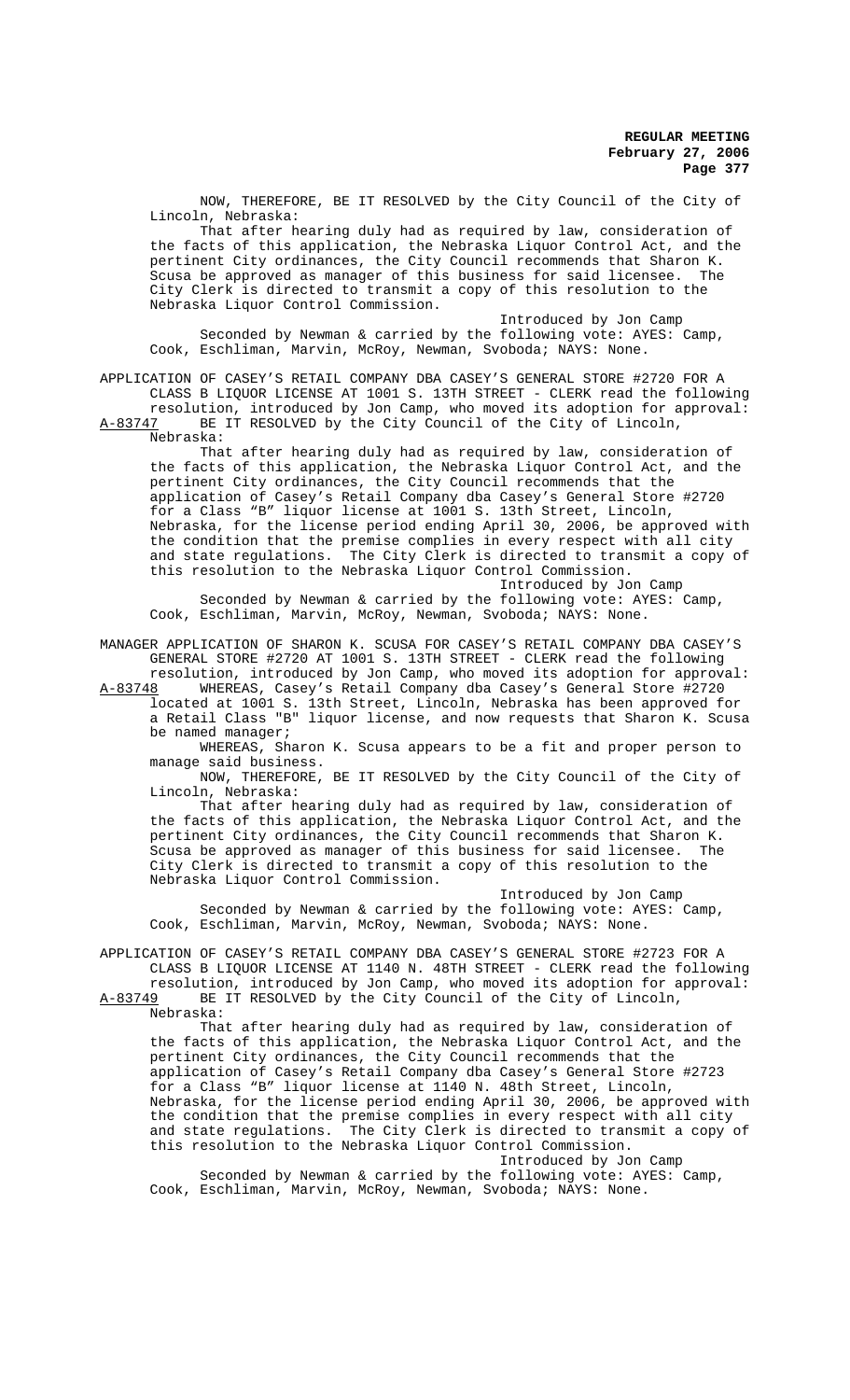MANAGER APPLICATION OF SHARON K. SCUSA FOR CASEY'S RETAIL COMPANY DBA CASEY'S GENERAL STORE #2723 AT 1140 N. 48TH STREET - CLERK read the following resolution, introduced by Jon Camp, who moved its adoption for approval:

A-83750 WHEREAS, Casey's Retail Company dba Casey's General Store #2723 located at 1140 N. 48th Street, Lincoln, Nebraska has been approved for a Retail Class "B" liquor license, and now requests that Sharon K. Scusa be named manager;

WHEREAS, Sharon K. Scusa appears to be a fit and proper person to manage said business.

NOW, THEREFORE, BE IT RESOLVED by the City Council of the City of Lincoln, Nebraska:

That after hearing duly had as required by law, consideration of the facts of this application, the Nebraska Liquor Control Act, and the pertinent City ordinances, the City Council recommends that Sharon K. Scusa be approved as manager of this business for said licensee. The City Clerk is directed to transmit a copy of this resolution to the Nebraska Liquor Control Commission.

Introduced by Jon Camp Seconded by Newman & carried by the following vote: AYES: Camp, Cook, Eschliman, Marvin, McRoy, Newman, Svoboda; NAYS: None.

APPLICATION OF CASEY'S RETAIL COMPANY DBA CASEY'S GENERAL STORE #2724 FOR A CLASS B LIQUOR LICENSE AT 3003 N. 70TH STREET - CLERK read the following resolution, introduced by Jon Camp, who moved its adoption for approval: A-83751 BE IT RESOLVED by the City Council of the City of Lincoln,

Nebraska:

That after hearing duly had as required by law, consideration of the facts of this application, the Nebraska Liquor Control Act, and the pertinent City ordinances, the City Council recommends that the application of Casey's Retail Company dba Casey's General Store #2724 for a Class "B" liquor license at 3003 N. 70th Street, Lincoln, Nebraska, for the license period ending April 30, 2006, be approved with the condition that the premise complies in every respect with all city and state regulations. The City Clerk is directed to transmit a copy of this resolution to the Nebraska Liquor Control Commission.

Introduced by Jon Camp Seconded by Newman & carried by the following vote: AYES: Camp, Cook, Eschliman, Marvin, McRoy, Newman, Svoboda; NAYS: None.

MANAGER APPLICATION OF SHARON K. SCUSA FOR CASEY'S RETAIL COMPANY DBA CASEY'S GENERAL STORE #2724 AT 3003 N. 70TH STREET - CLERK read the following

resolution, introduced by Jon Camp, who moved its adoption for approval:<br>A-83752 WHEREAS, Casey's Retail Company dba Casey's General Store #2724 WHEREAS, Casey's Retail Company dba Casey's General Store #2724 located at 3003 N. 70th Street, Lincoln, Nebraska has been approved for a Retail Class "B" liquor license, and now requests that Sharon K. Scusa be named manager;

WHEREAS, Sharon K. Scusa appears to be a fit and proper person to manage said business.

NOW, THEREFORE, BE IT RESOLVED by the City Council of the City of Lincoln, Nebraska:

That after hearing duly had as required by law, consideration of the facts of this application, the Nebraska Liquor Control Act, and the pertinent City ordinances, the City Council recommends that Sharon K.<br>Scusa be approved as manager of this business for said licensee. The Scusa be approved as manager of this business for said licensee. City Clerk is directed to transmit a copy of this resolution to the Nebraska Liquor Control Commission.

Introduced by Jon Camp

Seconded by Newman & carried by the following vote: AYES: Camp, Cook, Eschliman, Marvin, McRoy, Newman, Svoboda; NAYS: None.

# APPLICATION OF CASEY'S RETAIL COMPANY DBA CASEY'S GENERAL STORE #2729 FOR A CLASS B LIQUOR LICENSE AT 5500 SUPERIOR STREET - CLERK read the following resolution, introduced by Jon Camp, who moved its adoption for approval:<br><u>A-83753</u> BE

BE IT RESOLVED by the City Council of the City of Lincoln, Nebraska:

That after hearing duly had as required by law, consideration of the facts of this application, the Nebraska Liquor Control Act, and the pertinent City ordinances, the City Council recommends that the application of Casey's Retail Company dba Casey's General Store #2729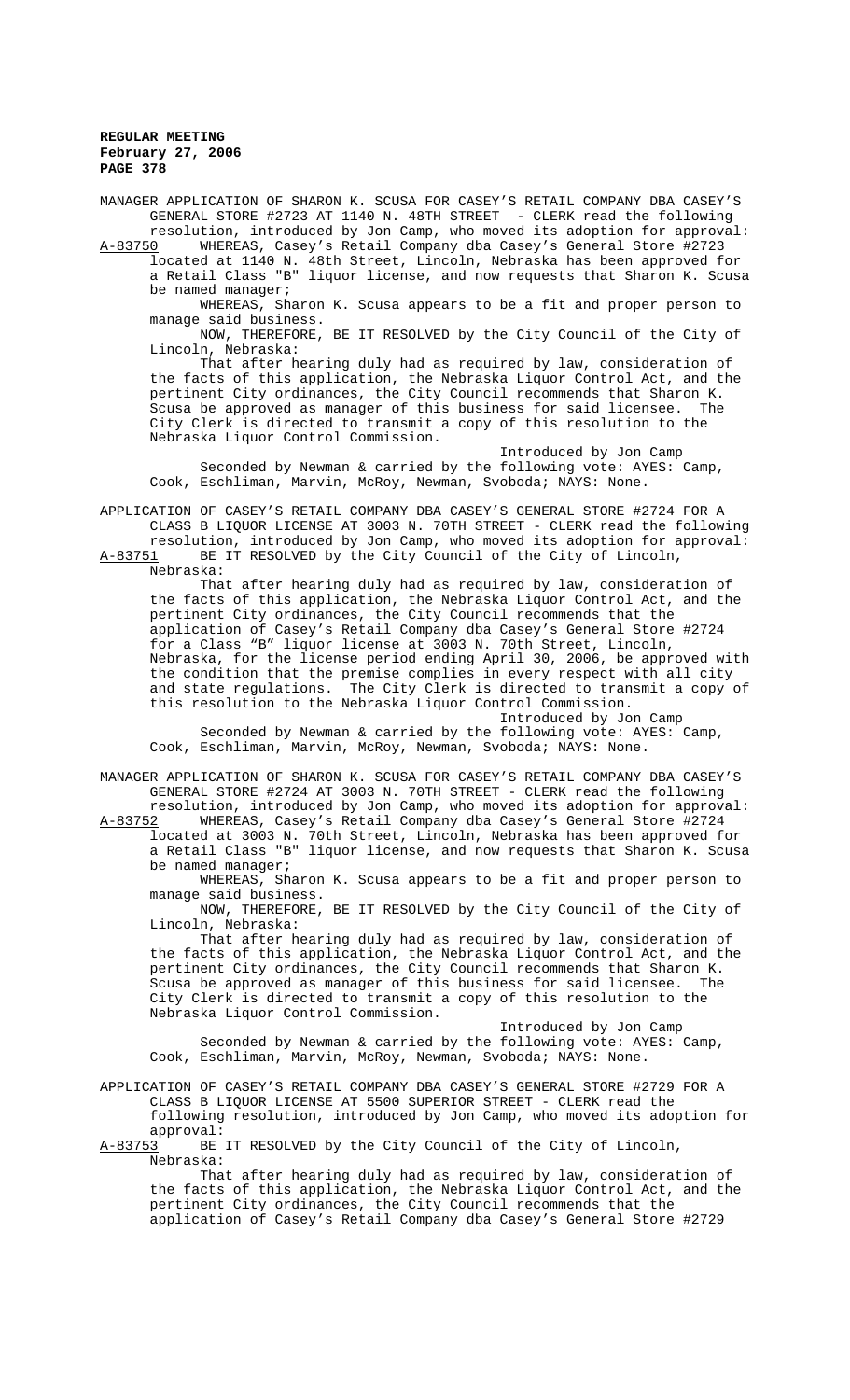for a Class "B" liquor license at 5500 Superior Street, Lincoln, Nebraska, for the license period ending April 30, 2006, be approved with the condition that the premise complies in every respect with all city and state regulations. The City Clerk is directed to transmit a copy of this resolution to the Nebraska Liquor Control Commission. Introduced by Jon Camp

Seconded by Newman & carried by the following vote: AYES: Camp, Cook, Eschliman, Marvin, McRoy, Newman, Svoboda; NAYS: None.

MANAGER APPLICATION OF SHARON K. SCUSA FOR CASEY'S RETAIL COMPANY DBA CASEY'S GENERAL STORE #2729 AT 5500 SUPERIOR STREET - CLERK read the following resolution, introduced by Jon Camp, who moved its adoption for approval:

A-83754 WHEREAS, Casey's Retail Company dba Casey's General Store #2729 located at 5500 Superior Street, Lincoln, Nebraska has been approved for a Retail Class "B" liquor license, and now requests that Sharon K. Scusa be named manager;

WHEREAS, Sharon K. Scusa appears to be a fit and proper person to manage said business.

NOW, THEREFORE, BE IT RESOLVED by the City Council of the City of Lincoln, Nebraska:

That after hearing duly had as required by law, consideration of the facts of this application, the Nebraska Liquor Control Act, and the pertinent City ordinances, the City Council recommends that Sharon K. Scusa be approved as manager of this business for said licensee. City Clerk is directed to transmit a copy of this resolution to the Nebraska Liquor Control Commission.

Introduced by Jon Camp Seconded by Newman & carried by the following vote: AYES: Camp, Cook, Eschliman, Marvin, McRoy, Newman, Svoboda; NAYS: None.

APPLICATION OF CASEY'S RETAIL COMPANY DBA CASEY'S GENERAL STORE #2745 FOR A CLASS B LIQUOR LICENSE AT 2243 N. COTNER BLVD. - CLERK read the following resolution, introduced by Jon Camp, who moved its adoption for

approval:<br><u>A-83755</u> BE BE IT RESOLVED by the City Council of the City of Lincoln, Nebraska:

That after hearing duly had as required by law, consideration of the facts of this application, the Nebraska Liquor Control Act, and the pertinent City ordinances, the City Council recommends that the application of Casey's Retail Company dba Casey's General Store #2745 for a Class "B" liquor license at 2243 N. Cotner Blvd., Lincoln, Nebraska, for the license period ending April 30, 2006, be approved with the condition that the premise complies in every respect with all city and state regulations. The City Clerk is directed to transmit a copy of this resolution to the Nebraska Liquor Control Commission. Introduced by Jon Camp

Seconded by Newman & carried by the following vote: AYES: Camp, Cook, Eschliman, Marvin, McRoy, Newman, Svoboda; NAYS: None.

MANAGER APPLICATION OF SHARON K. SCUSA FOR CASEY'S RETAIL COMPANY DBA CASEY'S GENERAL STORE #2745 AT 2243 N. COTNER BLVD. - CLERK read the following resolution, introduced by Jon Camp, who moved its adoption for approval:

A-83756 WHEREAS, Casey's Retail Company dba Casey's General Store #2745 located at 2243 N. Cotner Blvd., Lincoln, Nebraska has been approved for a Retail Class "B" liquor license, and now requests that Sharon K. Scusa be named manager;

WHEREAS, Sharon K. Scusa appears to be a fit and proper person to manage said business.

NOW, THEREFORE, BE IT RESOLVED by the City Council of the City of Lincoln, Nebraska:

That after hearing duly had as required by law, consideration of the facts of this application, the Nebraska Liquor Control Act, and the pertinent City ordinances, the City Council recommends that Sharon K.<br>Scusa be approved as manager of this business for said licensee. The Scusa be approved as manager of this business for said licensee. City Clerk is directed to transmit a copy of this resolution to the Nebraska Liquor Control Commission.

Introduced by Jon Camp Seconded by Newman & carried by the following vote: AYES: Camp, Cook, Eschliman, Marvin, McRoy, Newman, Svoboda; NAYS: None.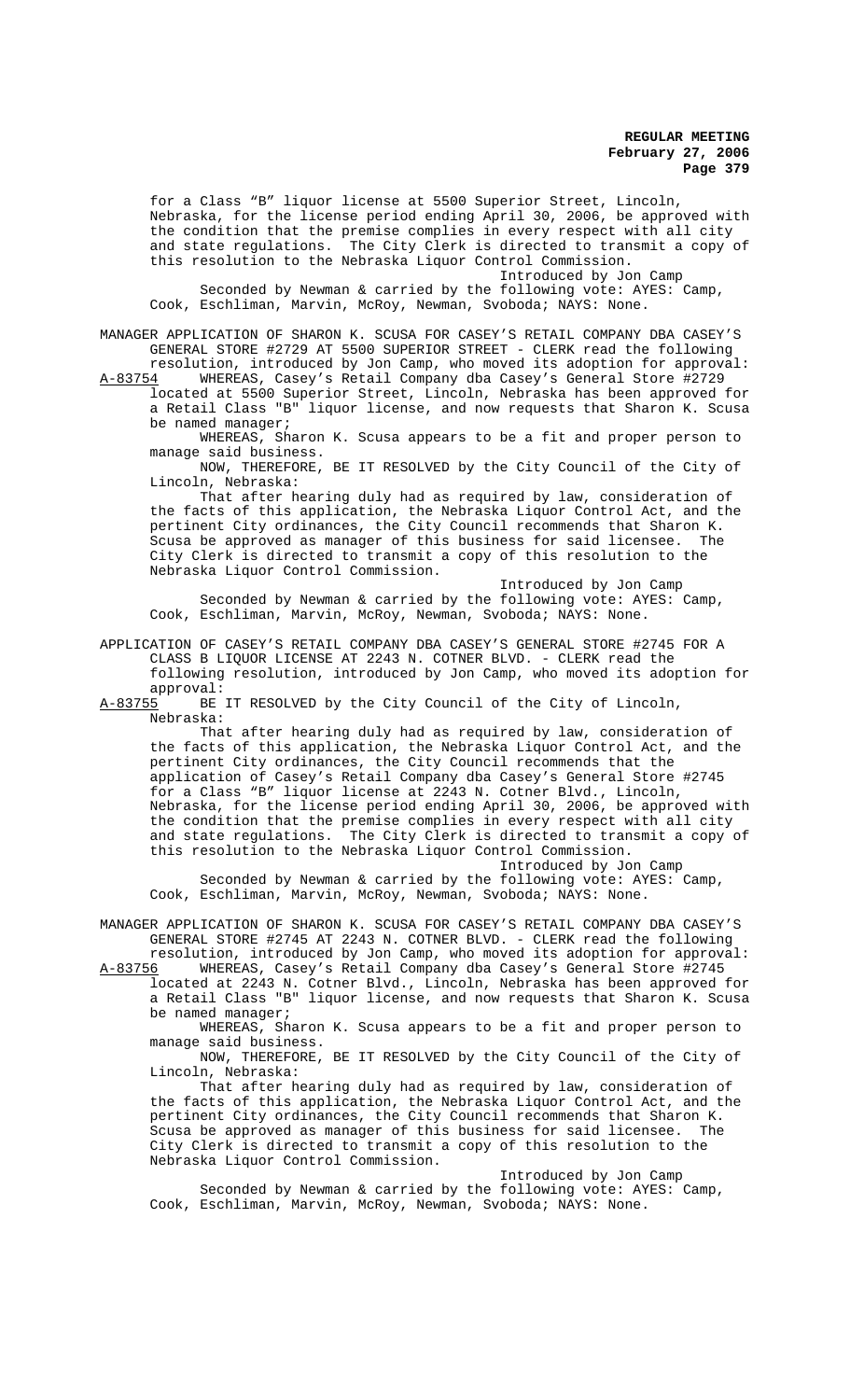# ORDINANCES - 2<sup>ND</sup> READING

- CREATING AND CONSTRUCTING SEWER DISTRICT NO. 1181 AS AN 8-INCH SANITARY SEWER MAIN SERVING THE NORTHEAST CORNER OF S. 84TH STREET AND OLD CHENEY ROAD AND ASSESSING THE COSTS THEREOF AGAINST THE BENEFITTED PROPERTIES. (REQUEST TO DELAY P.H. TO 2/27/06)(2/13/06 - P.H. CON'T. TO 2/27/06) - CLERK read an ordinance, introduced by Jonathan Cook, creating Sewer District No. 1181, designating the real estate to be benefitted, providing for assessment of the costs of the improvements constructed therein, providing for the acquisition of easements and additional right-of-way, if necessary, and repealing all ordinances or parts of ordinances in conflict herewith, the second time.
- CHANGE OF ZONE 05075 APPLICATION OF MDB, INC. FOR A CHANGE OF ZONE FROM R-2 RESIDENTIAL DISTRICT TO O-2 SUBURBAN OFFICE DISTRICT ON PROPERTY GENERALLY LOCATED AT 42ND AND VINE STREETS - CLERK read an ordinance, introduced by Robin Eschliman, amending the Lincoln Zoning District Maps attached to and made a part of Title 27 of the Lincoln Municipal Code, as provided by Section 27.05.020 of the Lincoln Municipal Code, by changing the boundaries of the districts established and shown thereon, the second time.
- REPEALING CHAPTER 14.44 OF THE LINCOLN MUNICIPAL CODE RELATING TO OBSTRUCTIONS ON CORNER LOTS AS THE REQUIREMENTS SET FORTH IN CHAPTER 14.44 WOULD BE MORE APPROPRIATELY ADDRESSED IN THE CITY OF LINCOLN DESIGN STANDARDS PRIOR to reading:<br>NEWMAN Moved to pl
- Moved to place Bill No. 06-16 on pending for eight weeks to 4/24/06 for action only.

Seconded by McRoy & carried by the following vote: AYES: Camp, Cook, Eschliman, Marvin, McRoy, Newman, Svoboda; NAYS: None.

- CLERK Read an ordinance, introduced by Robin Eschliman, repealing Chapter 14.44 of the Lincoln Municipal Code relating to Obstructions on Corner Lots as the requirements set forth in Chapter 14.44 would be more appropriately addressed in the City of Lincoln Design Standards, the second time.
- CHANGE OF ZONE 05078 AMENDING TITLE 27 OF THE LINCOLN MUNICIPAL CODE RELATING TO ZONING BY AMENDING SECTION 27.37.020 TO ADD INDOOR MOVIE THEATERS AS A PERMITTED USE IN THE B-5 PLANNED REGIONAL BUSINESS DISTRICT ON OR AFTER JANUARY 1, 2013; BY AMENDING SECTION 27.37.030 TO ADD INDOOR MOVIE THEATERS AS A SPECIAL PERMITTED USE IN THE B-5 PLANNED REGIONAL BUSINESS DISTRICT THROUGH DECEMBER 31, 2012; BY AMENDING SECTION 27.63.630 TO CLARIFY THAT ON OR AFTER JANUARY 1, 2013, PRE-EXISTING INDOOR MOVIE THEATERS APPROVED BY SPECIAL PERMIT IN THE B-5 DISTRICT SHALL AUTOMATICALLY BE CONVERTED TO INDOOR MOVIE THEATERS AS A PERMITTED USE IN THE B-5 DISTRICT, AND THAT THEREAFTER THERE SHALL BE NO RESTRICTION ON THE MAXIMUM NUMBER OF THEATER COMPLEXES IN EACH B-5 DISTRICT AND NO RESTRICTION ON THE MAXIMUM NUMBER OF MOVIE SCREENS IN EACH THEATER COMPLEX. (1/30/06 - P.H. DELAYED 4 WKS. TO 2/27/06) (REQUEST TO CON'T. P.H. & ACTION TO 3/13/06) - PRIOR to reading: CAMP Moved to con't. Public Hearing & Action on Bill #06-10
- to 3/13/06.

Seconded by Svoboda (who passed the gavel to Newman) & **LOST** by the following vote: AYES: Camp, Eschliman, Svoboda; NAYS: Cook, Marvin, McRoy, Newman.

CLERK Read an ordinance, introduced by Jon Camp, amending Title 27 of the Lincoln Municipal Code relating to Zoning by amending Section 27.37.020 to add indoor movie theaters as a permitted use in the B-5 Planned Regional Business District on or after January 1, 2013; by amending Section 27.37.030 to add indoor movie theaters as a special permitted use in the B-5 district through December 31, 2012; by amending Section 27.63.630 to clarify that on or after January 1, 2013, preexisting indoor movie theaters approved by special permit in the B-5 district shall automatically be converted to indoor movie theaters as a permitted use in the B-5 district and that thereafter there shall be no restriction on the maximum number of theater complexes in each B-5 district and no restriction on the maximum number of movie screens in each theater complex; and repealing Sections 27.37.020, 27.37.030, and 27.63.630 of the Lincoln Municipal Code as hitherto existing, the second time.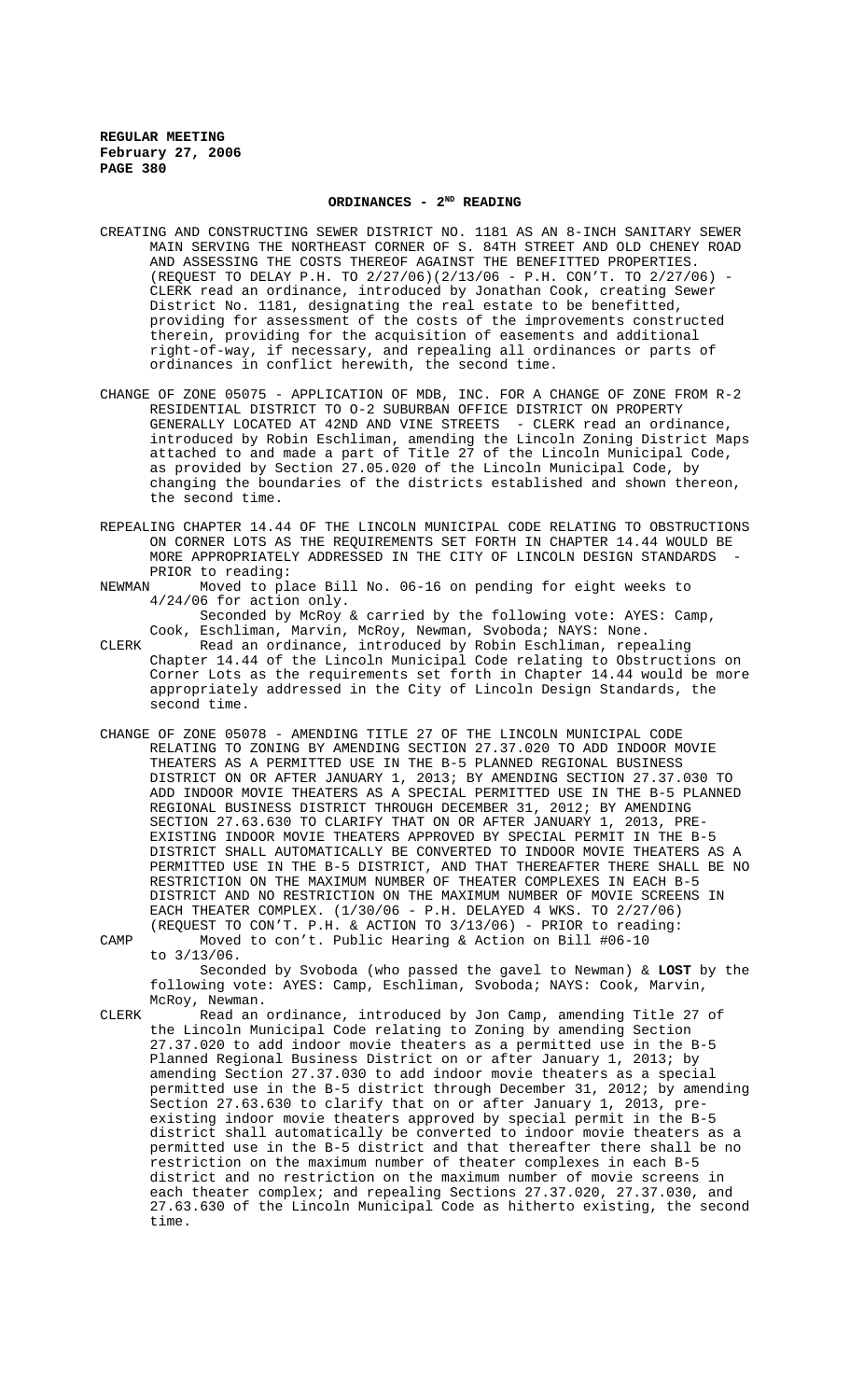#### **RESOLUTIONS & ORDINANCES**

APPROVING A CONSERVATION EASEMENT AGREEMENT BETWEEN OMAHA, LINCOLN AND BEATRICE RAILWAY AND THE CITY OF LINCOLN OVER APPROXIMATELY .24 ACRES OF PROPERTY AT THE NORTHWEST CORNER OF NORTHEAST COMMUNITY PARK NEAR N. 29TH AND LEIGHTON STREETS, TO PROTECT THE STREAM CHANNEL AND WILDLIFE RESOURCES AND TO RESTRICT THE DEVELOPMENT OF THE PROPERTY - CLERK read the following resolution, introduced by Robin Eschliman, who moved its

adoption:<br>A-83757 WHE WHEREAS, Omaha, Lincoln and Beatrice Railway has offered to grant a conservation easement to protect the stream channel and wildlife resources and to restrict the development of the property over an area generally located at N. 28th and Leighton Streets, and legally described as:

A part of Lots 1-3 Block 23, and a part of Lots 13 and 14 Block 20, Abbott & Irvines Addition, as well as a part of the vacated N. 29<sup>th</sup> Street and vacated Huntington Avenue, located in the NW 1/4 of section 18/10/7, Lancaster County, Nebraska;

WHEREAS, acquisition of this conservation easement by the City would further the goals of the Comprehensive Plan relating to protect the stream channel and wildlife resources and to restrict the development of the property.

NOW, THEREFORE, BE IT RESOLVED by the City Council of the City of Lincoln, Nebraska:

That, on behalf of the City of Lincoln, Nebraska, the offer of a conservation easement by Omaha, Lincoln and Beatrice Railway over a tract of land as legally described above and in the Conservation Easement Agreement, attached hereto and marked as Exhibit "A", is hereby accepted and approved.

BE IT FURTHER RESOLVED that the Mayor is authorized to execute the Conservation Easement Agreement on behalf of the City of Lincoln, Nebraska.

Introduced by Robin Eschliman Seconded by Newman & carried by the following vote: AYES: Camp, Cook, Eschliman, Marvin, McRoy, Newman, Svoboda; NAYS: None.

HEARING ON THE NOTICE OF APPEAL OF WENDE BAKER FOR HEALTH PARTNERS APPEALING FROM THE DETERMINATION OF IMPACT FEES IMPOSED FOR A CHANGE OF OCCUPANCY FROM A SINGLE-FAMILY DWELLING TO A GENERAL OFFICE LOCATED AT 1036 E STREET AND REQUESTING A WAIVER OR REDUCTION OF SAID FEES - CLERK read the following resolution, introduced by Robin Eschliman, who moved its

adoption:<br>A-83758 WHE WHEREAS, Health Partners Initiative, hereinafter Appellant, is locating its operations into the building located at 1036 E Street by converting the existing residential space into an office; and

WHEREAS, said building contains 1,068 sq. ft. of gross floor area as defined in Lincoln Municipal Code § 27.82.040; and

WHEREAS, under the Arterial Street Impact Fee Schedules the building is classified as general office; and

WHEREAS, pursuant to Lincoln Municipal Code §  $27.82.050(c)(4)$  the Impact Fee Administrator calculated the arterial street impact fees for the office space based upon the net increase in the fee for the office space as compared to its previous use as single family dwelling space using the arterial street impact fee schedule beginning January 1, 2005. Specifically, the fee was calculated by first multiplying the unit of measure for general office space (\$2.755/ sq. ft.) x 1,068 sq. ft. = \$2,942.34. Then the credit for the existing residential space was calculated by subtracting the unit of measure for a single family dwelling (\$1,876/unit) resulting in a net increase of \$1,066.34; and

WHEREAS, the Appellant filed its notice of appeal appealing the impact fee determination and requesting that the arterial street impact fees be waived or reduced as Appellant's new use of the former single family dwelling will produce no additional demand for arterial street impact fee facilities and that strict application of the impact fee ordinance's calculations under these circumstances work an unjust and undue burden on the Appellant; and

WHEREAS, the City Council finds that there are no unusual circumstances of the development which demonstrate that the application of the fee to the development would be unfair or unjust.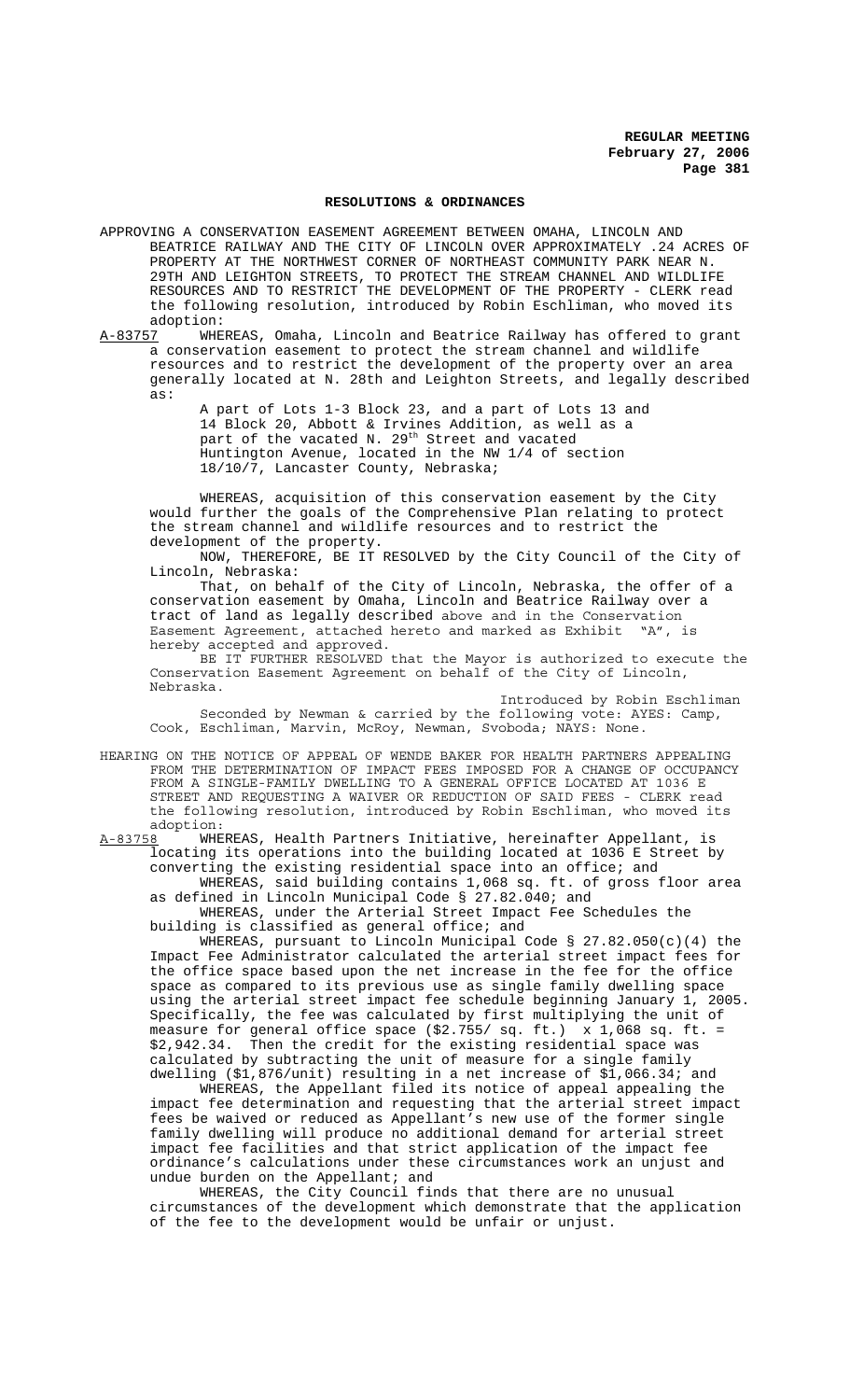NOW, THEREFORE, BE IT RESOLVED by the City Council of the City of Lincoln, Nebraska: That the impact fee Notice of Appeal filed by Health Partners

Initiative, on January 19, 2006, is hereby denied and the arterial street impact fees are hereby affirmed.

Introduced by Robin Eschliman Seconded by Marvin & carried by the following vote: AYES: Cook, Marvin, McRoy, Newman; NAYS: Camp, Eschliman, Svoboda.

APPROVING A RESOLUTION DIRECTING THE SUBMISSION OF A PROPOSED GENERAL OBLIGATION BOND ISSUE NOT TO EXCEED \$2,700,000, TO ACQUIRE APPROXIMATELY 130 ACRES OF PROPERTY ALONG THE SOUTH BELTWAY, AT THE GENERAL ELECTION TO BE HELD MAY 9, 2006 - CLERK read the following resolution, introduced by Robin Eschliman, who moved its adoption:<br>A-83759 WHEREAS, in order to fund necessary in

WHEREAS, in order to fund necessary improvements to the park and recreational facilities of The City of Lincoln, Nebraska (the "City"), it is necessary to issue general obligation bonds and to levy a tax for the payment thereof; and

WHEREAS, it is in the best interests of the City to present the question of the issuance of such bonds and the levying of a tax to pay the same to the electors of the City at a special election held by the City in conjunction with the statewide primary election on Tuesday, May 9, 2006.

NOW, THEREFORE, BE IT RESOLVED by the City Council (the "Council") of the City as follows:

- The Council hereby finds and determines that: a. In order to adequately and efficiently carry out its responsibilities and obligations in the operation of the Parks and Recreation Department of the City, it is necessary, desirable, advisable and in the best interests of the City to acquire title or other interest in approximately 130 acres of land for a linear park along the north side of the south beltway to the City.
- b. The estimated cost to the City of acquiring such interests in land will be not less than \$2,700,000, and in order to finance the cost thereof, it will be necessary for the City to issue its general obligation bonds in an aggregate principal amount not to exceed \$2,700,000, such bonds to be dated at the time of their issuance, and to become due and payable on such dates, bear interest at such rates, and have such other terms as may be fixed by the City at the time of their issuance.
- c. It will be necessary to cause to be levied and collected annually a tax in addition to all other taxes upon the taxable property in the City sufficient to pay the principal and interest accruing on such general obligation bonds as the same become due.
- d. Pursuant to Article IX, Section 40 of the Charter of the City, it is necessary to present the question of the issuance of such general obligation bonds and the levying of a tax to pay the same to the duly qualified electors of the City at a special election to be held by the City in conjunction with the statewide primary election on Tuesday, May 9, 2006.

Section 2. The following proposition shall be submitted to the qualified electors of the City at the statewide primary election to be held on Tuesday, May 9, 2006.

#### (FORM OF BALLOT)

#### PARKS AND RECREATION BOND ISSUE

STATE OF NEBRASKA THE CITY OF LINCOLN OFFICIAL BALLOT SPECIAL ELECTION – TUESDAY, MAY 9, 2006. GENERAL OBLIGATION BONDS

"SHALL THE CITY OF LINCOLN, NEBRASKA, ISSUE ITS GENERAL OBLIGATION BONDS IN AN AGGREGATE PRINCIPAL AMOUNT NOT TO EXCEED \$2,700,000 FOR THE PURPOSE OF PAYING COSTS INCIDENT TO ACQUIRING TITLE OR OTHER APPROPRIATE INTERESTS IN APPROXIMATELY 130 ACRES OF LAND FOR A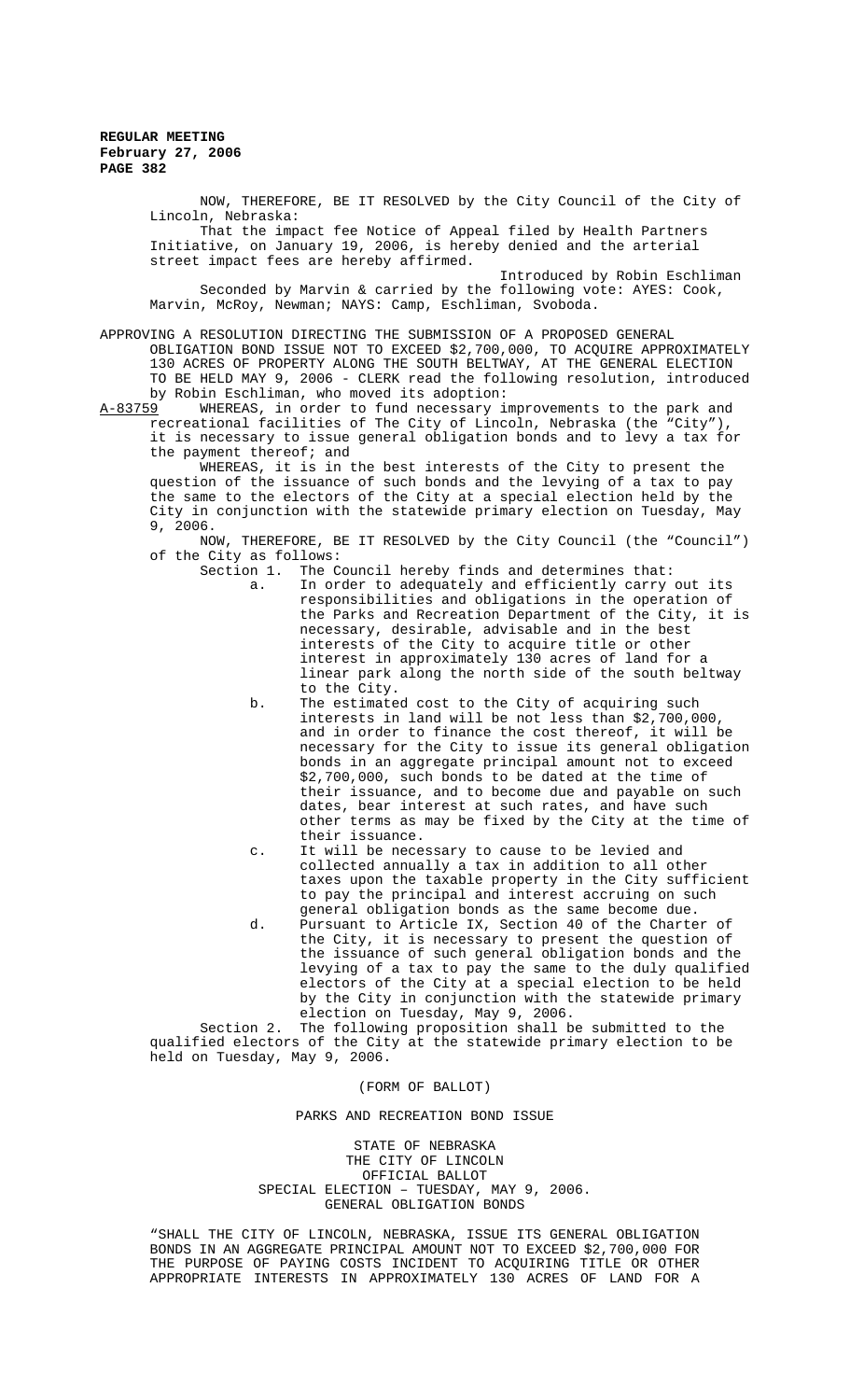LINEAR PARK ALONG THE NORTH SIDE OF THE SOUTH BELTWAY TO THE CITY; SUCH BONDS TO BE DATED AT THE TIME OF THEIR ISSUANCE AND TO BECOME DUE AND PAYABLE ON SUCH DATES, BEAR INTEREST AT SUCH RATES, AND HAVE SUCH OTHER TERMS AS MAY BE FIXED BY THE CITY AT THE TIME OF THEIR ISSUANCE; AND

"SHALL THE CITY CAUSE TO BE LEVIED AND COLLECTED ANNUALLY A TAX IN ADDITION TO ALL OTHER TAXES UPON THE TAXABLE PROPERTY IN THE CITY SUFFICIENT IN RATE AND AMOUNT TO PAY THE PRINCIPAL OF AND INTEREST ON SAID BONDS AS THE SAME BECOME DUE AND PAYABLE?"

VOTE FOR or AGAINST

FOR said General Obligation Bonds and Tax Levy.

AGAINST said General Obligation Bonds and Tax Levy.

Voters desiring to vote in favor of the proposition shall mark in the square opposite the words "FOR said General Obligation Bonds and<br>Tax Levy." Voters desiring to vote against the proposition shall Voters desiring to vote against the proposition shall mark in the square opposite the words "AGAINST said General Obligation Bonds and Tax Levy."

Section 3. The Clerk shall cause notice of such election to be given as provided by Article III, Section 1 of the Charter of the City. The Mayor shall be and hereby is directed to proclaim and give notice that at a special election to be held in the City in conjunction with the statewide primary election on Tuesday, May 9, 2006, there will be submitted to the qualified electors of the City, for adoption or rejection, the proposition set forth in Section 2 hereof, and the Clerk is further directed to publish said proclamation as provided by law.

Section 4. Such special election will be held in each election district within the City and at the polling places designated by the Election Commissioner of Lancaster County, Nebraska (the "Election Commissioner").

Section 5. The Clerk is further directed to notify the Election Commissioner of such special election and the proposition set forth in Section 2 hereof, and to procure the necessary ballots and make all other necessary arrangements for the same.

Section 6. The polling places for such special election shall be open from  $8:00$  a.m. to  $8:00$  p.m. on Tuesday, May 9, 2006, and a copy of the proposition to be submitted shall be posted at each place of voting during the hours said polls are open.

Section 7. Such special election shall be conducted in accordance with the Charter of the City and the laws of the State of Nebraska applicable to such elections for cities of the primary class, and the ballots shall be counted, the returns made, and the results canvassed as provided for by law, and all such steps shall be taken as are provided by law in the ascertainment of the results of said election.

Introduced by Robin Eschliman Seconded by Newman & carried by the following vote: AYES: Camp, Cook, Eschliman, Marvin, McRoy, Newman, Svoboda; NAYS: None.

CHANGE OF ZONE 04066 - AMENDING TITLE 27 OF THE LINCOLN MUNICIPAL CODE

RELATING TO ZONING BY AMENDING SECTIONS 27.26.080, 27.31.090, 27.37.060, 27.39.070, 27.41.080, 27.43.080, 27.45.070, 27.47.070, 27.49.080, AND 27.51.090 TO REDUCE THE REQUIRED FRONT YARD IN THE B-2, B-5, H-1, H-2, H-3, H-4, I-2, AND I-3 ZONING DISTRICTS TO 20 FEET, AND TO PROVIDE IN THE O-2, B-2, B-5, H-4, I-1, I-2, AND I-3 DISTRICTS THAT ANY DRIVEWAYS WHICH INTERSECT THE FRONT YARD SHALL BE PERPENDICULAR TO THE STREET; BY AMENDING SECTION 27.67.030 TO ELIMINATE PARKING IN THE FRONT YARD IN THE I-2 ZONING DISTRICT; AND BY AMENDING SECTIONS 27.29.080, 27.33.080, 27.39.070, 27.41.080, AND 27.43.080 TO REQUIRE A SIX-FOOT LANDSCAPE STRIP ON EACH SIDE OF A LOT ABUTTING A PUBLIC STREET OR PRIVATE ROADWAY IN THE B-1, B-3, H-1, H-2, AND H-3 ZONING DISTRICTS; BY AMENDING SECTION 27.71.030 TO ELIMINATE DRIVEWAYS IN THE FRONT AND SIDE YARDS WHEN USED TO PROVIDE ACCESS TO GASOLINE PUMP ISLANDS, TO ELIMINATE DRIVEWAYS IN FRONT AND SIDE YARDS IN THE B-1, H-1, H-2, OR H-3 ZONING DISTRICTS, AND TO ELIMINATE VEHICLE STACKING FOR DRIVE-IN FACILITIES WITHIN THE REQUIRED SIDE YARD; BY REPEALING SECTION 27.71.035 TO ELIMINATE GASOLINE PUMPS IN THE FRONT YARD; BY ADDING NEW SECTIONS NUMBERED 27.26.065, 27.27.055, 27.28.065, 27.29.065, 27.31.075, 27.33.065, 27.37.045, 27.39.055, 27.41.065,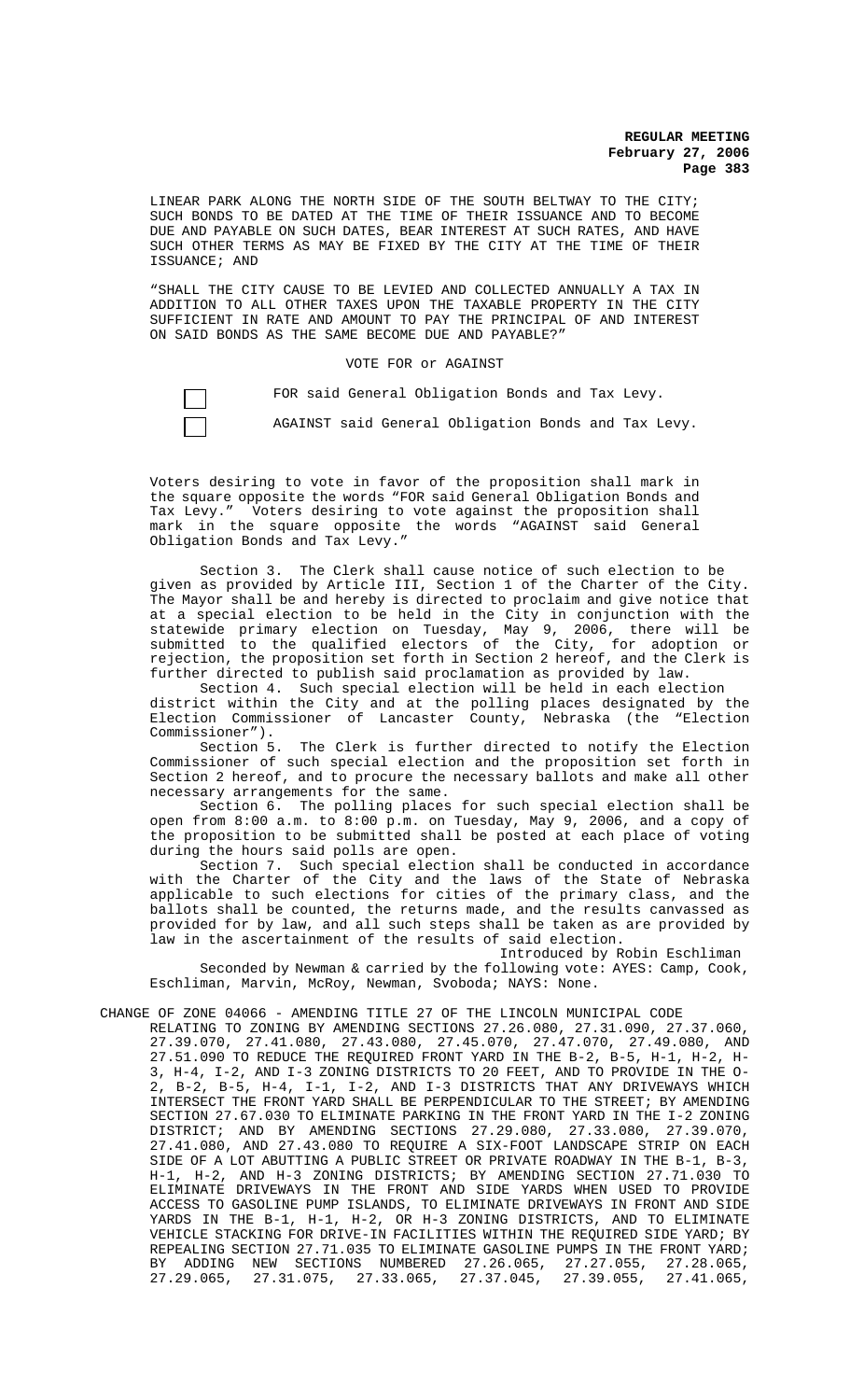27.43.065, 27.45.055, 27.47.055, 27.49.065, AND 27.51.075 TO ADD PEDESTRIAN CIRCULATION REGULATIONS IN THE O-2, O-3, R-T, B-1, B-2, B-3, B-5, H-1, H-2, H-3, H-4, I-1, I-2, AND I-3 ZONING DISTRICTS, RESPECTIVELY; BY AMENDING SECTIONS 27.63.080 AND 27.63.200 TO REQUIRE HEALTH CARE FACILITIES AND CLUBS TO CONSTRUCT ON-SITE PEDESTRIAN CIRCULATION SIDEWALK SYSTEMS; AMENDING SECTION 27.81.010 TO CLARIFY THAT NO BUILDING SHALL BE ERECTED, ENLARGED OR RECONSTRUCTED NOR SHALL ANY STRUCTURE OR LAND BE USED EXCEPT IN CONFORMANCE WITH THE DESIGN STANDARDS FOR ZONING REGULATIONS AND TO GOVERN PEDESTRIAN CIRCULATION. (RELATED ITEMS: 06-5, 06R-9, 06-6) (1/23/06 - CON'T. 2ND READING W/P.H. FOR 5 WKS. TO 2/27/06) - PRIOR to reading:

COOK Moved to delay action on Bill No. 06-5 for two weeks to 3/13/06. Seconded by McRoy & carried by the following vote: AYES: Camp, Cook, Eschliman, Marvin, McRoy, Newman, Svoboda; NAYS: None.

MISC. 04015 - AMENDING THE CITY OF LINCOLN DESIGN STANDARDS CHAPTER 1.00 – REQUEST FOR WAIVER PROCEDURE, TO REVISE SECTION 1 TO ONLY REQUIRE THAT IMPROVEMENTS SUBSTANTIALLY CONFORM TO DESIGN STANDARDS, TO REVISE SECTION 2 TO ALLOW THE PLANNING DIRECTOR TO APPROVE REQUESTS FOR WAIVERS FROM THE DESIGN STANDARDS, BY ADDING A NEW SECTION 2.1.1 TO PROVIDE FOR AN APPEAL TO THE PLANNING COMMISSION FROM ACTION OF THE PLANNING DIRECTOR APPROVING OR DENYING A REQUEST FOR WAIVER FROM DESIGN STANDARDS, TO REVISE SECTION 2.1.2 TO PROVIDE FOR AN APPEAL TO THE CITY COUNCIL FROM ACTION OF THE PLANNING COMMISSION APPROVING OR DENYING A REQUEST FOR WAIVER OF THE DESIGN STANDARDS, BY REPEALING SECTION 2.2 IN ITS ENTIRETY; AMENDING CHAPTER 3.45 - DESIGN STANDARDS FOR PARKING LOTS, TO REVISE SECTION 3.6 TO PROVIDE THAT PARKING LOTS SHALL BE SCREENED IN ACCORDANCE WITH SECTION 7.1 OF CHAPTER 3.50 OF THE CITY OF LINCOLN DESIGN STANDARDS; AMENDING CHAPTER 3.50 - DESIGN STANDARDS FOR SCREENING AND LANDSCAPING TO REVISE SECTION 3 TO REQUIRE THE LANDSCAPE PLAN TO INCLUDE THE MATURE HEIGHT AND SPREAD OF PLANT MATERIAL AND ITS SIZE AT PLANTING, TO DELETE THE PROVISION REGARDING THE OPACITY OF THE SCREEN, AND TO DELETE THE PROVISION THAT NO SCREENING IS REQUIRED IF THE DISTANCE BETWEEN THE LOT LINE AND THE BUILDING IS LESS THAN FIVE FEET; TO REVISE SECTION 4 TO MODIFY THE SCREENING OF SALVAGE YARDS AND SCRAP PROCESSING OPERATIONS AND TO REQUIRE THE INSTALLATION OF PLANT MATERIALS TO BE BY A CERTIFIED LANDSCAPE CONTRACTOR; TO REVISE SECTION 7.1 TO AMEND THE TITLE TO INCLUDE DRIVING AISLES, TO DELETE THE PROVISION ALLOWING REDUCTION OF SCREENING REQUIREMENTS FOR PARKING LOTS WHICH ARE SET BACK FROM THE LOT LINE TO EXCLUDE DRIVEWAY THROATS AND DRIVEWAY CURB CUTS FROM THE REQUIRED SCREEN, TO ELIMINATE THE PROVISION ALLOWING THE DESIGN SPREAD OF DECIDUOUS TREES TO BE USED FOR A PORTION OF THE REQUIRED SCREEN, TO REQUIRE THE PARKING LOT ADJACENT TO A PUBLIC<br>STREET TO BE SCREENED AT LEAST 90% RATHER THAN 60%, AND TO ELIMINATE TO BE SCREENED AT LEAST 90% RATHER THAN 60%, AND TO ELIMINATE PROVISIONS REQUIRING THE PLANTING OF A DECIDUOUS TREE WHEN THERE IS LESS THAN FIVE FEET BETWEEN THE PARKING LOT AND THE STREET; TO ADD LANDSCAPE REQUIREMENTS FOR PARKING LOTS WHICH EXCEED 6,000 SQUARE FEET OF PAVED AREA; TO REVISE SECTION 7.3 TO AMEND THE TITLE TO MAKE IT NOT APPLICABLE TO COMMUNITY UNIT PLANS AND TO MAKE IT APPLICABLE TO USE PERMITS; TO REVISE SECTION 7.4 TO MAKE IT APPLICABLE ONLY TO MAJOR STREETS RATHER THAN ALL PUBLIC STREETS, TO INCREASE THE SCREEN FROM 50% TO 60% AND TO REQUIRE THE SCREEN TO GO TO 10 FEET ABOVE THE SURFACE ELEVATION RATHER THAN 6 FEET, AND TO PROVIDE THAT FENCES USED FOR A SCREEN, THEY MUST BE USED IN CONJUNCTION WITH PLANTS; TO REVISE SECTION 7.5 TO ALSO MAKE ITS PROVISIONS APPLY TO THE H-1 AND I-3 ZONING DISTRICTS; TO REVISE SECTION 7.6 TO REDUCE<br>THE NUMBER OF REOUIRED TREES; TO ADD A NEW SECTION 7.11 TO REOUIRE THE NUMBER OF REQUIRED TREES; TO ADD A NEW SECTION 7.11 SCREENING FOR REFUSE AREAS, RECYCLING BINS, OPEN STORAGE, LOADING AREAS, AND GROUND-LEVEL MECHANICAL EQUIPMENT AND TO PROVIDE A SCREENING STANDARD; TO REVISE SECTION 8 TO REQUIRE A GUARANTEE FOR THE INSTALLATION OF LANDSCAPING IF NOT INSTALLED BY THE TIME OF THE FINAL BUILDING INSPECTION; AND TO DELETE THE PROVISION ALLOWING THE PLANNING DIRECTOR TO MAKE ADMINISTRATIVE ADJUSTMENTS; AMENDING TITLE 4, MISCELLANEOUS DESIGN STANDARDS, TO ADD A NEW CHAPTER 4.20 ENTITLED "DESIGN STANDARDS FOR LANDSCAPING, STREETSCAPES, MEDIANS, BOULEVARDS, ROUNDABOUT, AND MAJOR STREETS" TO PROVIDE STANDARDS RELATING TO SUCH LANDSCAPING INCLUDING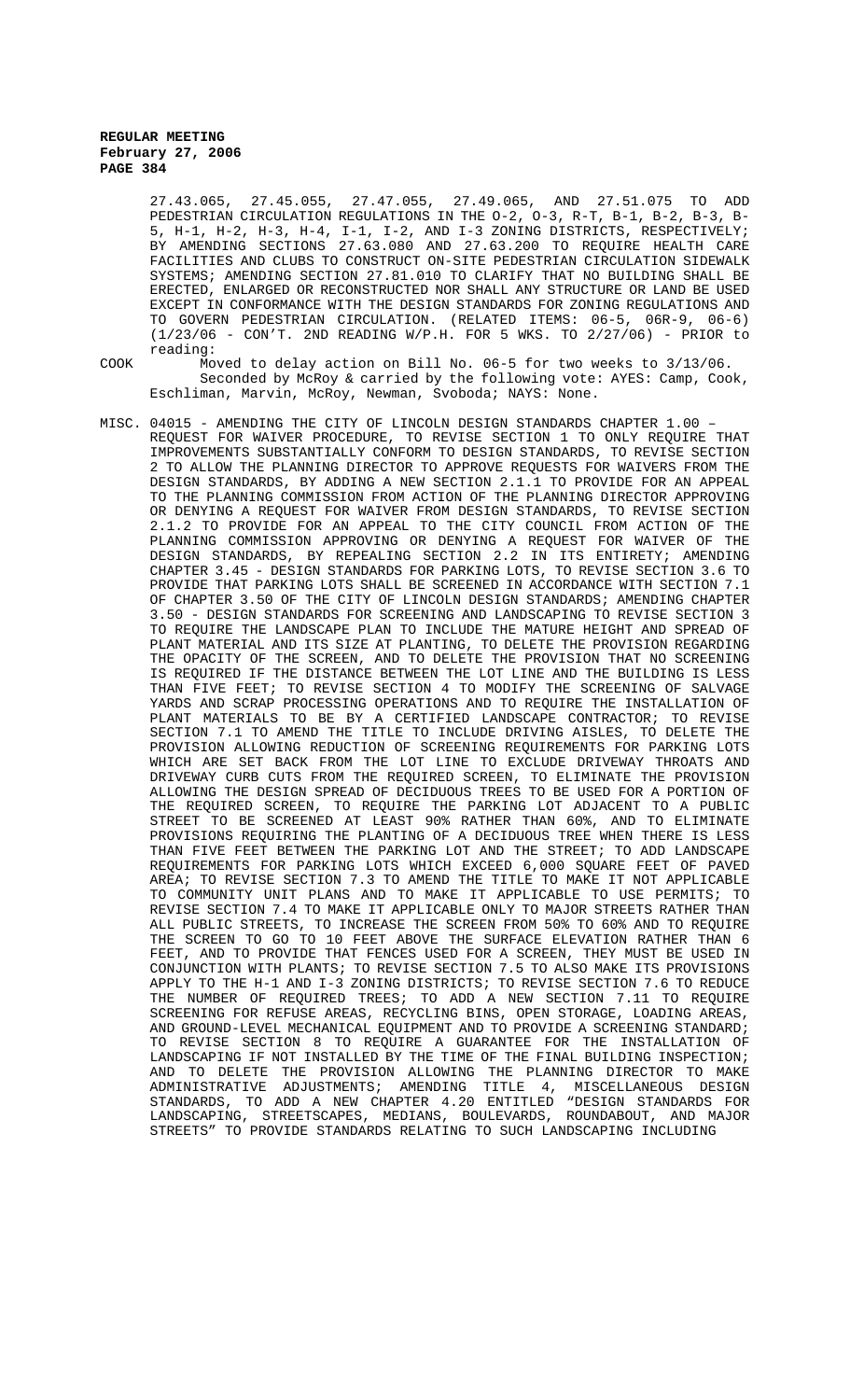GENERAL PROVISIONS, LANDSCAPING PLAN REQUIREMENTS, SITE PREPARATION, PLANT SELECTION AND PLACEMENT, PLANTING, APPROVED TREE LIST FOR NON-PAVED PLANTING STRIPS, MEDIANS, CUL-DE-SAC CIRCLES, ROUNDABOUTS, BOULEVARDS, AND MAJOR STREETS, TREE CHARACTERISTICS, AND SHRUB CHARACTERISTICS. (RELATED ITEMS: 06-5, 06R-9, 06-6) (ACTION DATE: 1/30/06) (1/23/06 - CON'T. 2ND READING W/P.H. FOR 5 WKS. TO 2/27/06) - PRIOR to reading:

- COOK Moved to delay action on Bill No. 06R-9 for two weeks to 3/13/06. Seconded by McRoy & carried by the following vote: AYES: Camp, Cook, Eschliman, Marvin, McRoy, Newman, Svoboda; NAYS: None.
- MISC. 05007 AMENDING TITLE 26 OF THE LINCOLN MUNICIPAL CODE RELATING TO THE LAND SUBDIVISION ORDINANCE BY AMENDING SECTION 26.23.040 TO MODIFY THE MINIMUM RIGHT-OF-WAY WIDTH FOR MAJOR STREETS AND TO PROVIDE TYPICAL CROSS-SECTION FIGURES FOR STREETS HAVING A WIDTH 120 FEET AND 130 FEET AND BY AMENDING SECTION 26.27.090 TO PROVIDE THAT TREES SHALL BE PLANTED IN THE PUBLIC RIGHT-OF-WAY ALONG MAJOR STREETS WHICH HAVE A MINIMUM OF 120 FEET OF RIGHT-OF-WAY. (RELATED ITEMS: 06-5, 06R-9, 06-6) (1/23/06 - CON'T. 2ND READING W/P.H. FOR 5 WKS. TO 2/27/06) - PRIOR to reading:
- COOK Moved to delay action on Bill No. 06-6 for two weeks to 3/13/06. Seconded by McRoy & carried by the following vote: AYES: Camp, Cook, Eschliman, Marvin, McRoy, Newman, Svoboda; NAYS: None.

#### **PETITIONS AND COMMUNICATIONS**

- SETTING THE HEARING DATE OF MARCH 13, 2006 FOR THE APP. OF FOUR SONS, INC. DBA HAVELOCK SOCIAL HALL FOR A CLASS I LIQUOR LICENSE LOCATED AT 4538 N. 62ND STREET - CLERK read the following resolution, introduced by Dan Marvin, who moved its adoption:<br>A-83760 BE IT RESOLVED by
- BE IT RESOLVED by the City Council, of the City of Lincoln, that a hearing date is hereby set for Monday, March 13, 2006, at 1:30 p.m. or as soon thereafter as possible in the City Council Chambers, County-City Building, 555 S. 10th St., Lincoln, NE, for the Class "I" Liquor License Application of Four Sons, Inc. dba Havelock Social Hall located at 4538 N. 62nd Street.

 If the Police Dept. is unable to complete the investigation by said time, a new hearing date will be set.

Introduced by Dan Marvin Seconded by Eschliman & carried by the following vote: AYES: Camp, Cook, Eschliman, Marvin, McRoy, Newman, Svoboda; NAYS: None.

REPORT OF UNL MICROBIOLOGIST FOR WATER TESTING FOR THE MONTH OF JANUARY, 2006 - CLERK presented said report which was placed on file in the Office of the City Clerk. **(35-01)**

THE FOLLOWING HAVE BEEN REFERRED TO THE PLANNING DEPT. :

Change of Zone No. 04005 - App. of Richard Pickel for a change from AGR Agricultural Residential District to P Public Use District, on property located at 7700 Pine Lake Road.

Change of Zone No. 05085 Fallbrook Planned Unit Development Plan - App. of Olsson Associates for a change from AG Agricultural District to R-3 Residential District PUD, R-3 Residential District to R-3 Residential District PUD, O-3 Office Park District to O-3 Office Park District PUD, B-2 Planned Neighborhood Business District to B-2 Planned Neighborhood Business District PUD, R-3 Residential District to B-2 Planned Neighborhood Business District, with a development plan which proposed to modify standards of the underlying zoning district, subdivision ordinance, and design standards, for property generally located at Highway 34 and Fallbrook Boulevard.

Change of Zone No. 06007 - App. of William Peterson for a change from AG Agricultural District to AGR Agricultural Residential District on property generally located at  $84<sup>th</sup>$  Street and Waverly Road.

Change of Zone No. 06009 - App. of Southwood Lutheran Church for a change from AG Agricultural District to R-3 Residential District and from AG Agricultural District to R-4 Residential District on property generally located at South 40<sup>th</sup> Street and Rokeby Road.

<u>Change of Zone No. 06010</u> - App. of Holdrege Investors, LLC for a change from O-3 Office Park District to B-2 Planned Neighborhood Business District on property generally located at 84th and Holdrege Streets.

Change of Zone No. 06011 - App. of J. Michael Rierden for a change from R-2 Residential District to B-2 Planned Neighborhood Business District, on property generally located at S. 70<sup>th</sup> Street and Pioneers Boulevard.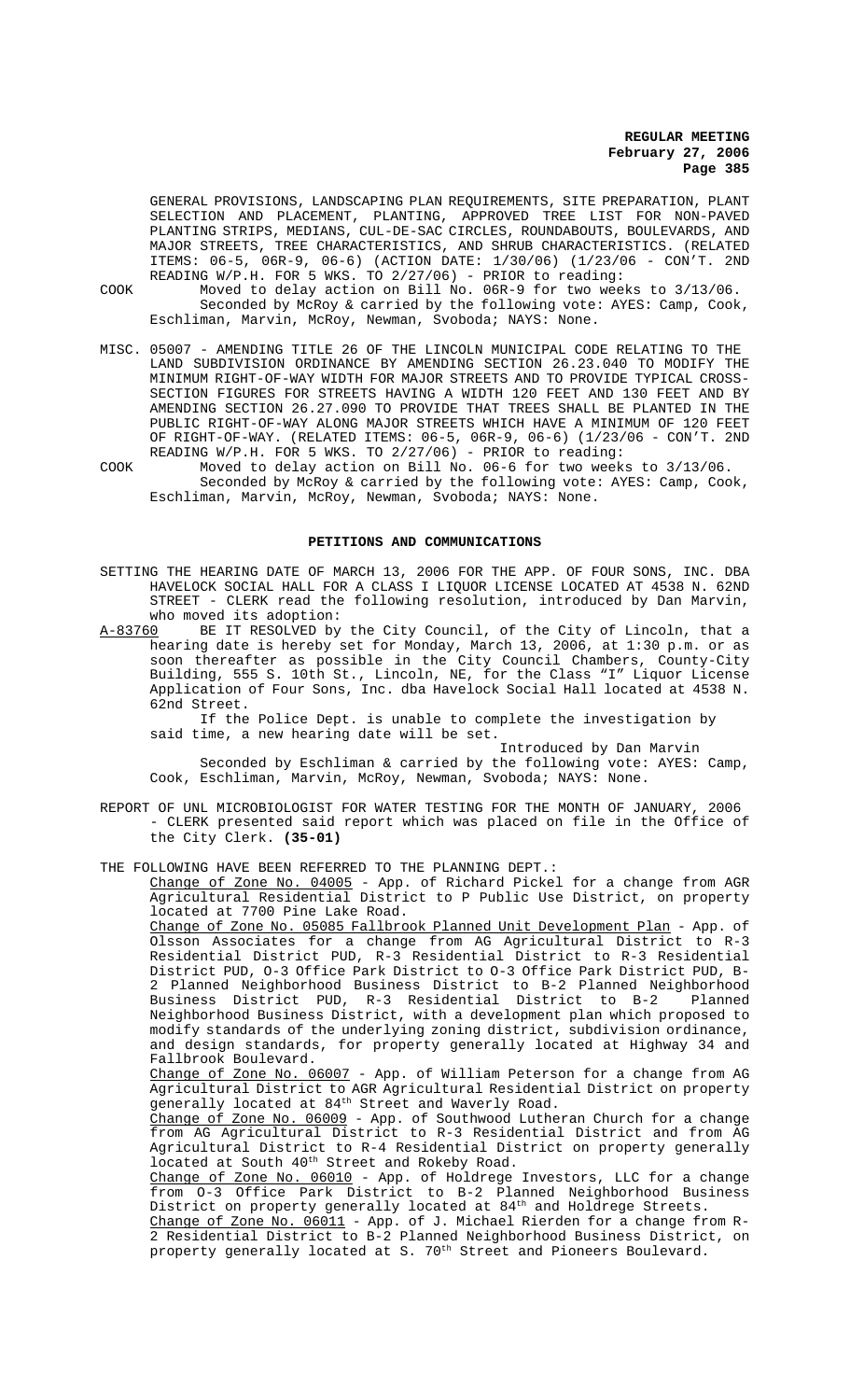> Use Permit No. 84B - App. of J. Michael Rierden for an amendment to allow additional parking, on property generally located at S. 70<sup>th</sup> Street and Pioneers Boulevard.

> Special Permit No. 06006 - App. of Kent Jaggers for the authority to sell alcoholic beverages for consumption off the premises on property generally located at N. 33<sup>rd</sup> Street and Superior Street.

#### **REPORTS OF CITY OFFICERS**

SETTING THE HEARING DATE OF 3/27/06 AT 5:30 P.M. TO SHOW CAUSE AS TO WHETHER THE CLASS I LIQUOR LICENSE INCLUDING BEER GARDEN OF FAT NAPPY'S, 5100 NORTH 48TH STREET SHOULD BE AUTOMATICALLY RENEWED FOR THE LICENSE YEAR MAY 1, 2006 TO APRIL 30, 2007 - CLERK presented said report which required a motion to set said date.<br>MARVIN So moved.

So moved.

Seconded by Eschliman & carried by the following vote: AYES: Camp, Cook, Eschliman, Marvin, McRoy, Newman, Svoboda; NAYS: None.

- THE CITY OF LINCOLN'S AUDITED COMPREHENSIVE ANNUAL FINANCIAL REPORT FOR FISCAL YEAR 2004-2005 - CLERK presented said report which was placed on file in the Office of the City Clerk.
- CLERK'S LETTER AND MAYOR'S APPROVAL OF ORDINANCES & RESOLUTIONS PASSED BY COUNCIL ON FEBRUARY 13, 2006 - CLERK presented said report which was placed on file in the Office of the City Clerk.
- REPORT FROM CITY TREASURER OF CITY CASH ON HAND AT THE CLOSE OF BUSINESS JANUARY 31, 2006 - CLERK presented said report which was placed on file in the Office of the City Clerk. **(5-21)**

#### ORDINANCES - 1<sup>ST</sup> READING

- AMENDING THE PAY SCHEDULES OF EMPLOYEES WHOSE CLASSIFICATIONS ARE ASSIGNED TO THE PAY RANGE WHICH IS PREFIXED BY THE LETTER M BY CREATING THE JOB CLASSIFICATION OF "GIS PROGRAM MANAGER" - CLERK read an ordinance, introduced by Dan Marvin, amending Section 1 of Ordinance No. 18479 passed December 13, 2004, as amended by Ordinance No. 18674 passed February 6, 2006, relating to the pay schedules of employees whose classifications are assigned to the pay range which is prefixed by the letter "M," by creating the job classification of GIS Program Manager, the first time.
- CHANGE OF ZONE 06004 AMENDING TITLE 27 OF THE LINCOLN MUNICIPAL CODE RELATING TO THE ZONING ORDINANCE, BY AMENDING SECTION 27.67.040(D)(3) TO ADJUST THE PARKING REQUIREMENTS FOR MINI-WAREHOUSING - CLERK read an ordinance, introduced by Dan Marvin, amending Section 27.67.040 of the Lincoln Municipal Code relating to Parking Requirements; Special Conditions to adjust the parking for miniwarehousing; and repealing Section 27.67.040 of the Lincoln Municipal code as hitherto existing, the first time.
- CHANGE OF ZONE 06005 APPLICATION OF JOHN WRAGGE FOR A CHANGE OF ZONE FROM R-2 RESIDENTIAL DISTRICT TO O-2 SUBURBAN OFFICE DISTRICT ON PROPERTY GENERALLY LOCATED AT S. 39TH STREET AND NORMAL BLVD. - CLERK read an ordinance, introduced by Dan Marvin, amending the Lincoln Zoning District Maps attached to and made a part of Title 27 of the Lincoln Municipal Code, as provided by Section 27.05.020 of the Lincoln Municipal Code, by changing the boundaries of the districts established and shown thereon, the first time.
- CHANGE OF ZONE 06006 APPLICATION OF CHARLESTON HEIGHTS LLC FOR A CHANGE OF ZONE FROM H-4 GENERAL COMMERCIAL DISTRICT TO R-3 RESIDENTIAL DISTRICT ON PROPERTY GENERALLY LOCATED NORTH AND EAST OF S.W. 27TH STREET AND WEST A STREET - CLERK read an ordinance, introduced by Dan Marvin, amending the Lincoln Zoning District Maps attached to and made a part of Title 27 of the Lincoln Municipal Code, as provided by Section 27.05.020 of the Lincoln Municipal code, by changing the boundaries of the districts established and shown thereon, the first time.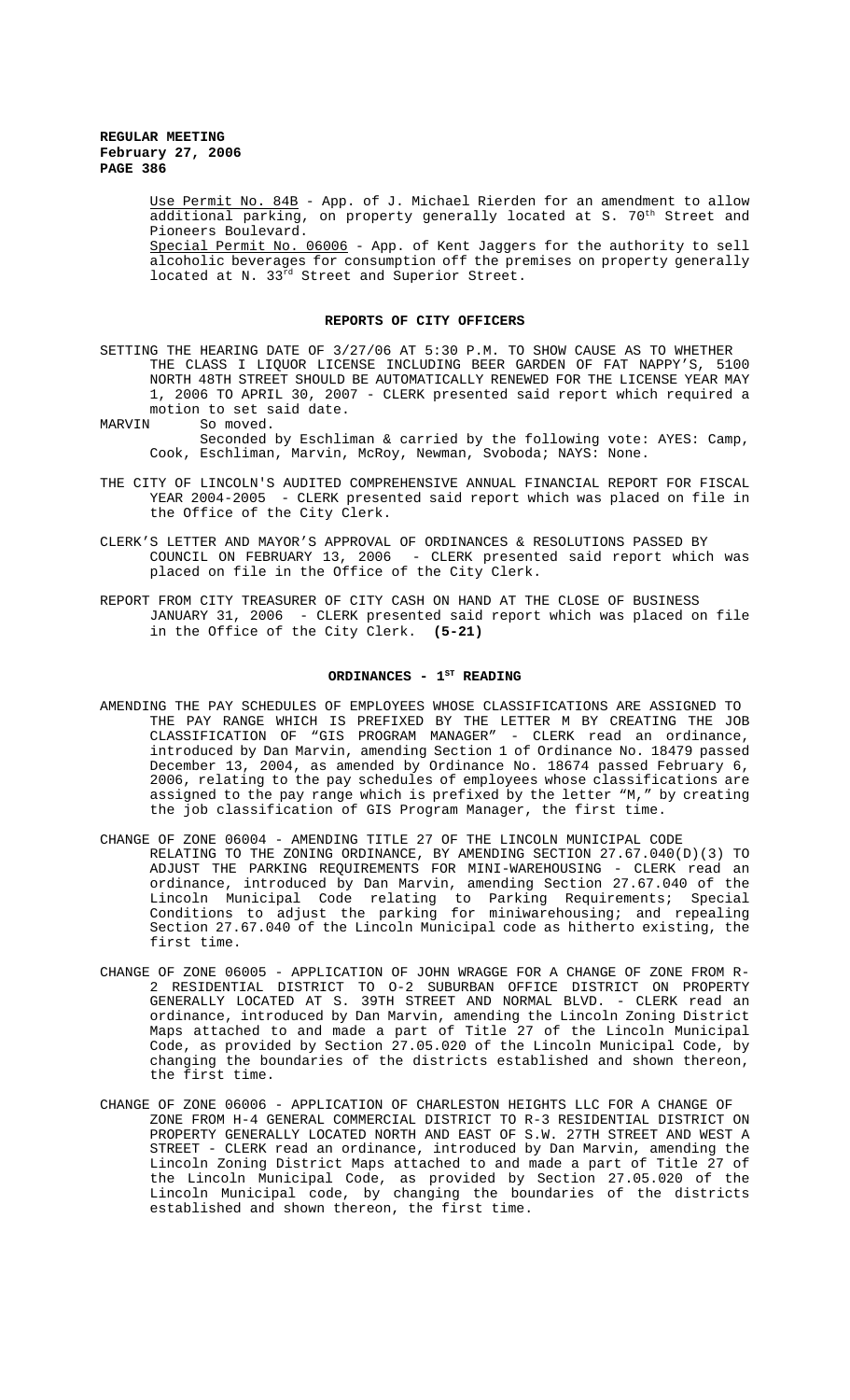- CREATING A BUSINESS IMPROVEMENT DISTRICT IN AN AREA GENERALLY BOUNDED BY 9TH STREET TO CENTENNIAL MALL AND L STREET TO THE MID-BLOCK BETWEEN Q AND R STREETS (CORE OVERLAY DISTRICT) - CLERK read an ordinance, introduced by Dan Marvin, creating a business improvement district under the authority of the Business Improvement District Act (Neb. Rev. Stat. § 19-4015 et seq.) to be known as the Core Business Improvement District Overlay bounded roughly by Centennial Mall, M,  $9^\text{th}$ , and Q Streets for the purpose of providing specified work and improvements in the downtown area of the City of Lincoln, Nebraska; providing special assessments to be imposed within the district based upon the benefits conferred; providing maximum limits upon such assessments; and providing a sunset of August 31, 2016, the first time.
- CREATING A BUSINESS IMPROVEMENT DISTRICT IN AN AREA GENERALLY BOUNDED BY  $6^{\text{\tiny{TH}}}$ STREET TO 17TH STREET AND R STREET TO THE MID-BLOCK BETWEEN LINCOLN MALL AND H STREET (DOWNTOWN BUSINESS IMPROVEMENT DISTRICT) - CLERK read an ordinance, introduced by Dan Marvin, creating a business improvement district under the authority of the Business Improvement District Act (Neb. Rev. Stat. § 19-4015 et seq.) to be known as the Downtown Business Improvement District bounded roughly by H, 6<sup>th</sup>, R, and 17<sup>th</sup> Streets for the purpose of providing specified work and improvements in the downtown area of the City of Lincoln, Nebraska; providing for special assessments to be imposed within the district based upon the benefits conferred; providing maximum limits upon such assessments; and providing a sunset of August 31, 2016, the first time.

#### ORDINANCES - 3<sup>RD</sup> READING & RESOLUTIONS FOR ACTION

- AUTHORIZING THE EXECUTION AND DELIVERY OF A LEASE-PURCHASE AGREEMENT WITH UNION BANK AND TRUST COMPANY IN AN AMOUNT NOT TO EXCEED \$3,100,000 FOR THE ACQUISITION BY THE CITY OF STREET LIGHTING EQUIPMENT - CLERK read an ordinance, introduced by Jonathan Cook, authorizing and approving a leasepurchase agreement among the City, Union Bank & Trust Company, as lessor, and Union Bank & Trust Company, as registrar and paying agent, with respect to the purchase and installation of street light poles and related equipment; approving the issuance, sale and delivery by the lessor of not to exceed \$3,100,000 aggregate principal amount of certificates of participation in such lease; fixing in part and providing for the fixing in part of certain provisions of the lease; and related matters, the third time.
- COOK Moved to pass the ordinance as read. Seconded by Newman & carried by the following vote: AYES: Camp, Cook, Eschliman, Marvin, McRoy, Newman, Svoboda; NAYS: None.

The ordinance, being numbered **#18675**, is recorded in Ordinance Book #25, Page

- VACATION NO. 05009 VACATING A PORTION OF THE NORTH/SOUTH ALLEY IN THE BLOCK BOUNDED BY 6TH AND 7TH, C AND D STREETS - CLERK read an ordinance, introduced by Jonathan Cook, vacating a portion of the north/south alley in the block bounded by  $6^{\text{th}}$  and  $7^{\text{th}}$ , C and D Streets, and retaining title thereto in the City of Lincoln, Lancaster County, Nebraska, the third time.
- COOK Moved to pass the ordinance as read.

Seconded by Newman & carried by the following vote: AYES: Camp, Cook, Eschliman, Marvin, McRoy, Newman, Svoboda; NAYS: None.

The ordinance, being numbered **#18676**, is recorded in Ordinance Book #25, Page

- CHANGE OF ZONE 05054A APPLICATION OF PRAIRIE HOME BUILDERS FOR A CHANGE OF ZONE FROM AG TO R-3 PUD LOCATED NORTH OF ADAMS STREET; A CHANGE OF ZONE FROM AG TO B-2 PUD AND O-3 PUD LOCATED SOUTH OF ADAMS STREET; AND THE REQUESTED APPROVAL OF THE DEVELOPMENT PLAN FOR THE PRAIRIE VILLAGE NORTH PLANNED UNIT DEVELOPMENT ON PROPERTY LOCATED GENERALLY AT N 84TH AND ADAMS STREET. (RELATED ITEMS: 05-164, 05R-262, 05-165) (11/7/05 - P.H. CON'T. 3 WKS. TO 11/28/05) (ACTION DELAYED 2 WKS TO 12/12/05) (12/12/05 - ACTION DELAYED 1 WK TO 12/19/05) (12/19/05 - ACTION DELAYED 3 WKS. TO 1/9/06) (12/19/05 - BILL NO. 05-165 AMENDED TO BE SPLIT INTO 2 ORDINANCES) (1/9/06 - ACTION DELAYED 4 WKS. TO 2/6/06 & ITEMS TO BE RE-ORDERED ON THE AGENDA AS FOLLOWS: 05-165A, 05-165B, 05R-262, 05-164) (2/6/06 - ACTION DELAYED 3 WKS. TO 2/27/06) - PRIOR to reading:<br>MARVIN Moved to delay action on Bill I
- Moved to delay action on Bill No. 05-165A for two weeks to 3/13/06. Seconded by McRoy & carried by the following vote: AYES: Camp, Eschliman, Marvin, McRoy, Svoboda; NAYS: Cook, Newman.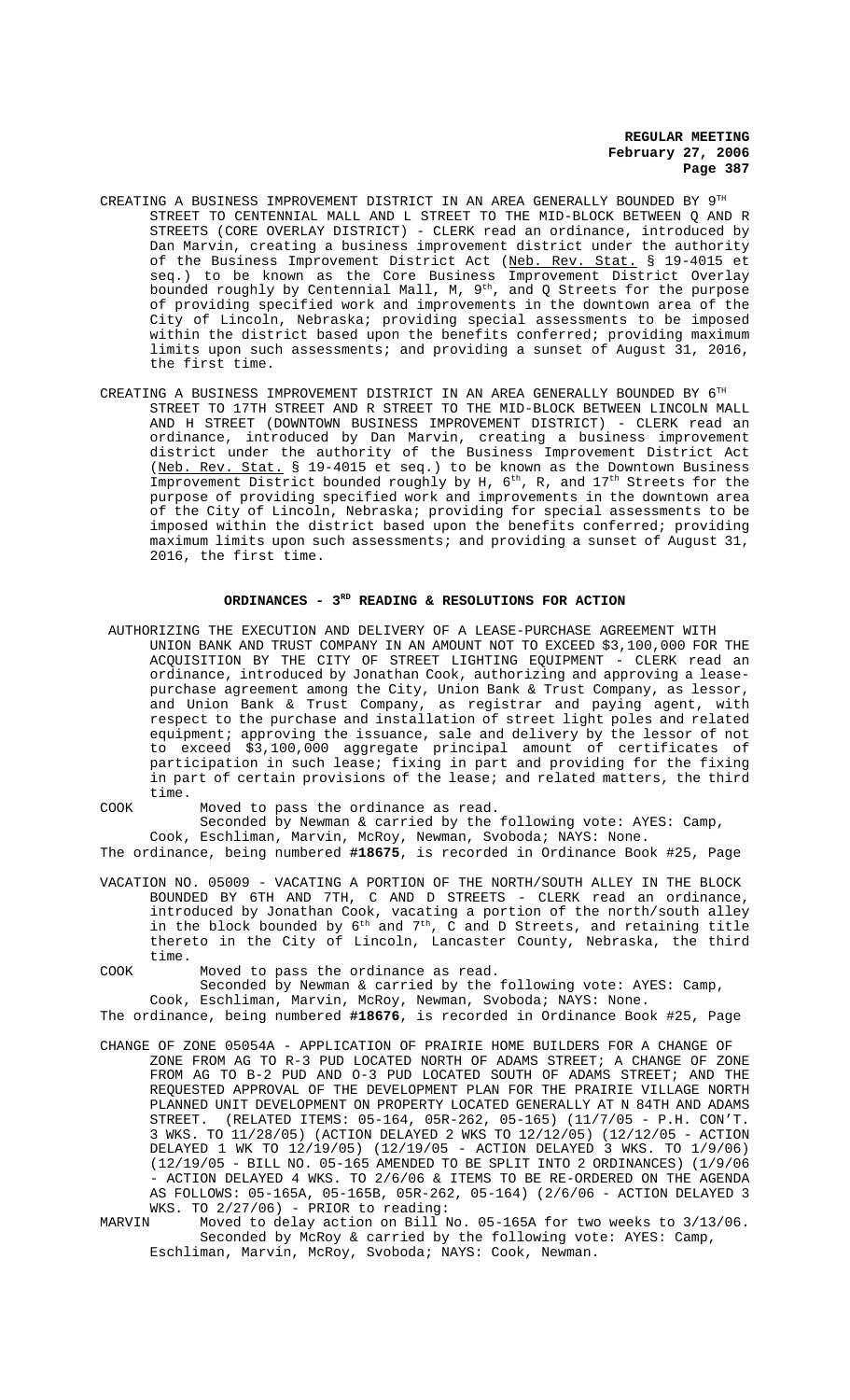- CLERK Read an ordinance, introduced by Robin Eschliman, amending the City of Lincoln Zoning District Maps attached to and made a part of Title 27 of the Lincoln Municipal Code, changing the boundaries of the districts established and shown on said City of Lincoln Zoning District Maps as provided in Section 27.05.020 of the Lincoln Municipal Code and approving the designation of the area hereinafter described as a planned unit development, the third time.
- CHANGE OF ZONE 05054B APPLICATION OF PRAIRIE HOME BUILDERS FOR A CHANGE OF ZONE FROM AG TO R-5 PUD LOCATED NORTH OF ADAMS STREET; AND A CHANGE OF ZONE FROM AG TO B-2 PUD AND O-3 PUD LOCATED NORTH OF ADAMS STREET; AND THE REQUESTED APPROVAL OF THE DEVELOPMENT PLAN FOR THE PRAIRIE VILLAGE CENTER PLANNED UNIT DEVELOPMENT ON PROPERTY LOCATED GENERALLY AT N 84TH AND ADAMS STREET. (RELATED ITEMS: 05-164, 05R-262, 05-165) (11/7/05 - P.H. CON'T. 3 WKS. TO 11/28/05) (ACTION DELAYED 2 WKS TO 12/12/05) (12/12/05 - ACTION DELAYED 1 WK TO 12/19/05) (12/19/05 - ACTION DELAYED 3 WKS. TO 1/9/06) (12/19/05 - BILL NO. 05-165 AMENDED TO BE SPLIT INTO 2 ORDINANCES) (1/9/06 - ACTION DELAYED 4 WKS. TO 2/6/06 & ITEMS TO BE RE-ORDERED ON THE AGENDA AS FOLLOWS: 05-165A, 05-165B, 05R-262, 05-164) (2/6/06 - ACTION DELAYED 3 WKS. TO 2/27/06) - PRIOR to reading:
- MARVIN Moved to delay action on Bill No. 05-165B for two weeks to 3/13/06. Seconded by McRoy & carried by the following vote: AYES: Camp, Eschliman, Marvin, McRoy, Svoboda; NAYS: Cook, Newman.
- CLERK Read an ordinance, introduced by Robin Eschliman, amending the City of Lincoln Zoning District Maps attached to and made a part of Title 27 of the Lincoln Municipal Code, changing the boundaries of the districts established and shown on said City of Lincoln Zoning District Maps as provided in Section 27.05.020 of the Lincoln Municipal Code and approving the designation of the area hereinafter described as a planned unit development, the third time.
- APPROVING THE PRAIRIE VILLAGE NORTH CONDITIONAL ANNEXATION AND ZONING AGREEMENT BETWEEN THE CITY AND DUBOIS LAND LLC, PRAIRIE VILLAGE NORTH LLC, PRAIRIE HOME BUILDERS INC., ROLAND GROUP LLC, AND FAITH EVANGELICAL LUTHERAN CHURCH, RELATING TO THE ANNEXATION OF APPROXIMATELY 149.09 ACRES, GENERALLY LOCATED AT THE NORTHEAST CORNER OF N. 84TH STREET AND ADAMS STREET AND THE USE OF SAID 149.09 ACRES ALONG WITH APPROXIMATELY 23 ACRES LOCATED AT THE SOUTHEAST CORNER OF N. 84TH STREET AND ADAMS STREET UNDER A PLANNED UNIT DEVELOPMENT. (RELATED ITEMS: 05-164, 05R-262, 05-165) (11/7/05 - P.H. CON'T. 3 WKS. TO 11/28/05)(ACTION DELAYED 2 WKS TO 12/12/05) (12/12/05 - ACTION DELAYED 1 WK TO 12/19/05) (12/19/05 - ACTION DELAYED 3 WKS. TO 1/9/06) (1/9/06 - ACTION DELAYED 4 WKS. TO 2/6/06 & ITEMS TO BE RE-ORDERED ON THE AGENDA AS FOLLOWS: 05-165A, 05-165B, 05R-262, 05-164) (2/6/06 - ACTION DELAYED 3 WKS. TO 2/27/06)
- MARVIN Moved to delay action on Bill No. 05R-262 for two weeks to 3/13/06. Seconded by McRoy & carried by the following vote: AYES: Camp, Eschliman, Marvin, McRoy, Svoboda; NAYS: Cook, Newman.
- ANNEXATION 05013 AMENDING THE LINCOLN CORPORATE LIMITS MAP BY ANNEXING APPROXIMATELY 149.09 ACRES OF PROPERTY GENERALLY LOCATED AT NORTH 84TH STREET AND ADAMS STREET. (RELATED ITEMS: 05-164, 05R-262, 05-165) (11/7/05 - P.H. CON'T. 3 WKS. TO 11/28/05) (ACTION DELAYED 2 WKS TO 12/12/05) (12/12/05 - ACTION DELAYED 1 WK TO 12/19/05) (12/19/05 - ACTION DELAYED 3 WKS. TO 1/9/06) (1/9/06 - ACTION DELAYED 4 WKS. TO 2/6/06 & ITEMS TO BE RE-ORDERED ON THE AGENDA AS FOLLOWS: 05-165A, 05-165B, 05R-262, 05-164) (2/6/06 - ACTION DELAYED 3 WKS. TO 2/27/06) - PRIOR to reading:
- MARVIN Moved to delay action on Bill No. 05-164 for two weeks to 3/13/06. Seconded by McRoy & carried by the following vote: AYES: Camp, Eschliman, Marvin, McRoy, Svoboda; NAYS: Cook, Newman.
- CLERK Read an ordinance, introduced by Robin Eschliman, annexing and including the below described land as part of the City of Lincoln, Nebraska and amending the Corporate Limits Map attached to and made a part of Ordinance No. 18208, to reflect the extension of the corporate limits boundary of the City of Lincoln, Nebraska established and shown thereon, the third time.